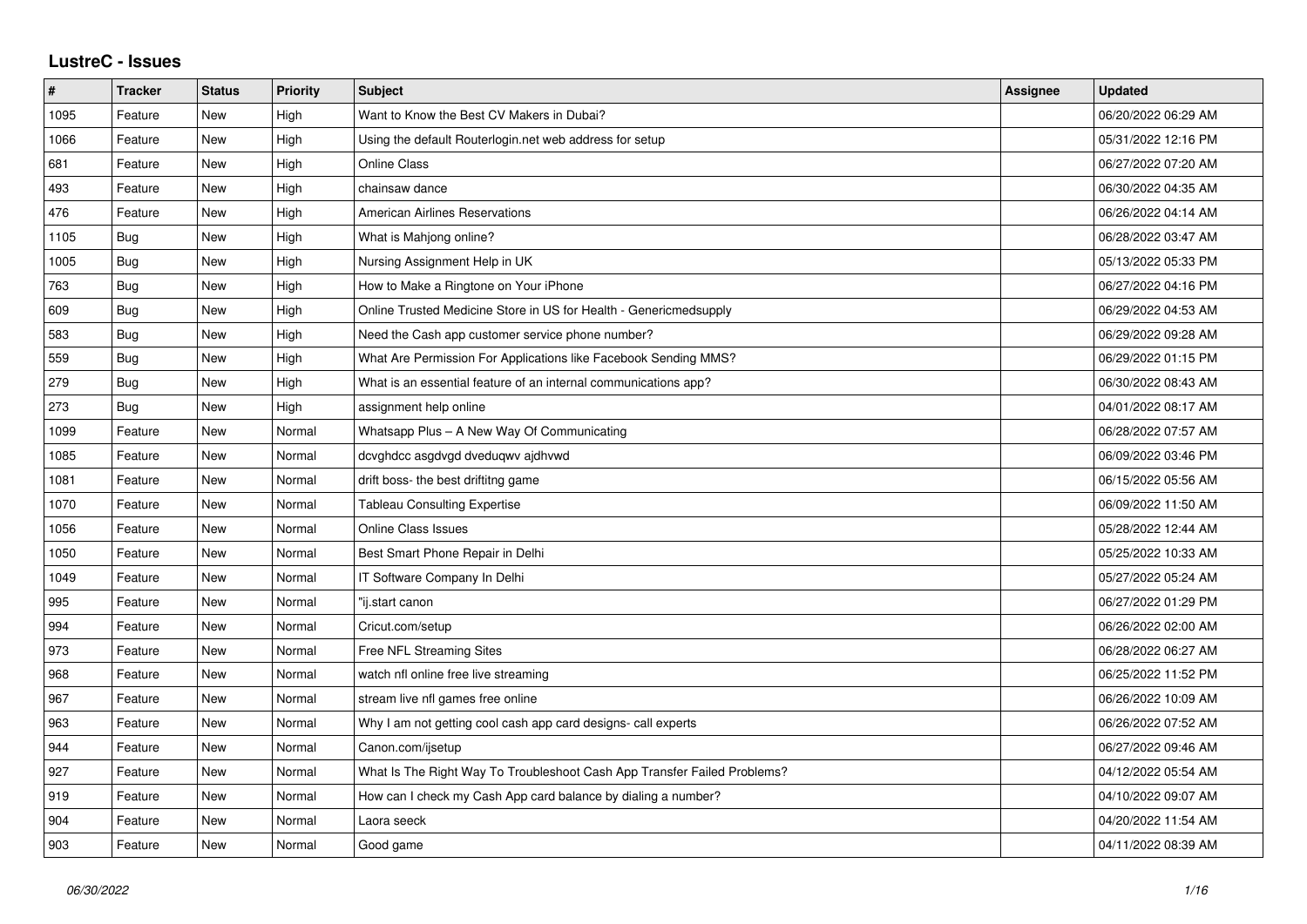| $\sharp$ | <b>Tracker</b> | <b>Status</b> | <b>Priority</b> | <b>Subject</b>                                                       | Assignee | <b>Updated</b>      |
|----------|----------------|---------------|-----------------|----------------------------------------------------------------------|----------|---------------------|
| 902      | Feature        | New           | Normal          | salo717                                                              |          | 05/18/2022 10:35 AM |
| 901      | Feature        | New           | Normal          | good game ever                                                       |          | 06/30/2022 01:50 AM |
| 900      | Feature        | New           | Normal          | good game ever                                                       |          | 04/02/2022 11:59 AM |
| 894      | Feature        | New           | Normal          | Need phd dissertation help in UK                                     |          | 05/30/2022 12:29 PM |
| 879      | Feature        | New           | Normal          | Best Garage Door Repair in Massachusetts                             |          | 04/01/2022 09:16 AM |
| 877      | Feature        | New           | Normal          | <b>Exness Broker Review</b>                                          |          | 04/01/2022 09:12 AM |
| 848      | Feature        | New           | Normal          | <b>Online Classes Assistance</b>                                     |          | 04/01/2022 08:57 AM |
| 847      | Feature        | New           | Normal          | Canon.com/ijsetup                                                    |          | 04/01/2022 09:08 AM |
| 846      | Feature        | New           | Normal          | ij.start canon                                                       |          | 04/01/2022 08:58 AM |
| 845      | Feature        | New           | Normal          | canon.com/ijsetup                                                    |          | 04/01/2022 08:58 AM |
| 813      | Feature        | New           | Normal          | Canon.com/ijsetup                                                    |          | 06/28/2022 05:15 PM |
| 812      | Feature        | New           | Normal          | canon.com/ijsetup                                                    |          | 06/29/2022 06:04 AM |
| 810      | Feature        | New           | Normal          | how to remove viruses from a phone                                   |          | 06/28/2022 11:13 AM |
| 806      | Feature        | New           | Normal          | Go everywhere thanks to mapquest driving directions                  |          | 06/29/2022 07:38 AM |
| 794      | Feature        | New           | Normal          | Safe place to buy fifa coins                                         |          | 06/28/2022 11:15 AM |
| 756      | Feature        | New           | Normal          | Your one-stop destination for the thesis writing service             |          | 06/27/2022 05:46 PM |
| 740      | Feature        | New           | Normal          | Online Thesis Help USA                                               |          | 06/28/2022 08:25 PM |
| 725      | Feature        | New           | Normal          | What are memo writing services design                                |          | 06/24/2022 06:24 AM |
| 698      | Feature        | New           | Normal          | Connect with cash app representative to ask about cash app flip scam |          | 06/26/2022 11:24 AM |
| 693      | Feature        | New           | Normal          | How To Get My Money Back From The Cash App To Your Wallet?           |          | 06/28/2022 06:38 PM |
| 683      | Feature        | New           | Normal          | Game creation                                                        |          | 06/28/2022 09:51 PM |
| 680      | Feature        | New           | Normal          | Word Jewels 2                                                        |          | 06/30/2022 02:36 AM |
| 669      | Feature        | New           | Normal          | Nursing Assignment Help                                              |          | 06/28/2022 11:16 PM |
| 665      | Feature        | New           | Normal          | Look for a dedicated help with finance assignment                    |          | 06/27/2022 11:10 PM |
| 654      | Feature        | New           | Normal          | Peach Health Benefits                                                |          | 06/28/2022 10:03 AM |
| 649      | Feature        | New           | Normal          | Pear Health Benefits                                                 |          | 06/28/2022 08:04 AM |
| 648      | Feature        | New           | Normal          | <b>Plum Health Benefits</b>                                          |          | 06/28/2022 06:02 PM |
| 647      | Feature        | New           | Normal          | <b>Cranberry Health Benefits</b>                                     |          | 06/28/2022 02:47 PM |
| 646      | Feature        | New           | Normal          | Collaborative Research Group                                         |          | 06/29/2022 09:46 AM |
| 637      | Feature        | New           | Normal          | Why do the Outlook rules not work in my account?                     |          | 06/28/2022 11:12 AM |
| 611      | Feature        | New           | Normal          | Buy All Modafinil & Armodafinil Tablets @Buy Modafinil US            |          | 06/28/2022 10:53 AM |
| 610      | Feature        | New           | Normal          | CheapestMedsShop 100% Safe Medicines Online in USA UK & AUS.         |          | 06/28/2022 09:42 AM |
| 608      | Feature        | New           | Normal          | How To Do Hotmail Password Reset Without Phone Number?               |          | 06/28/2022 07:39 AM |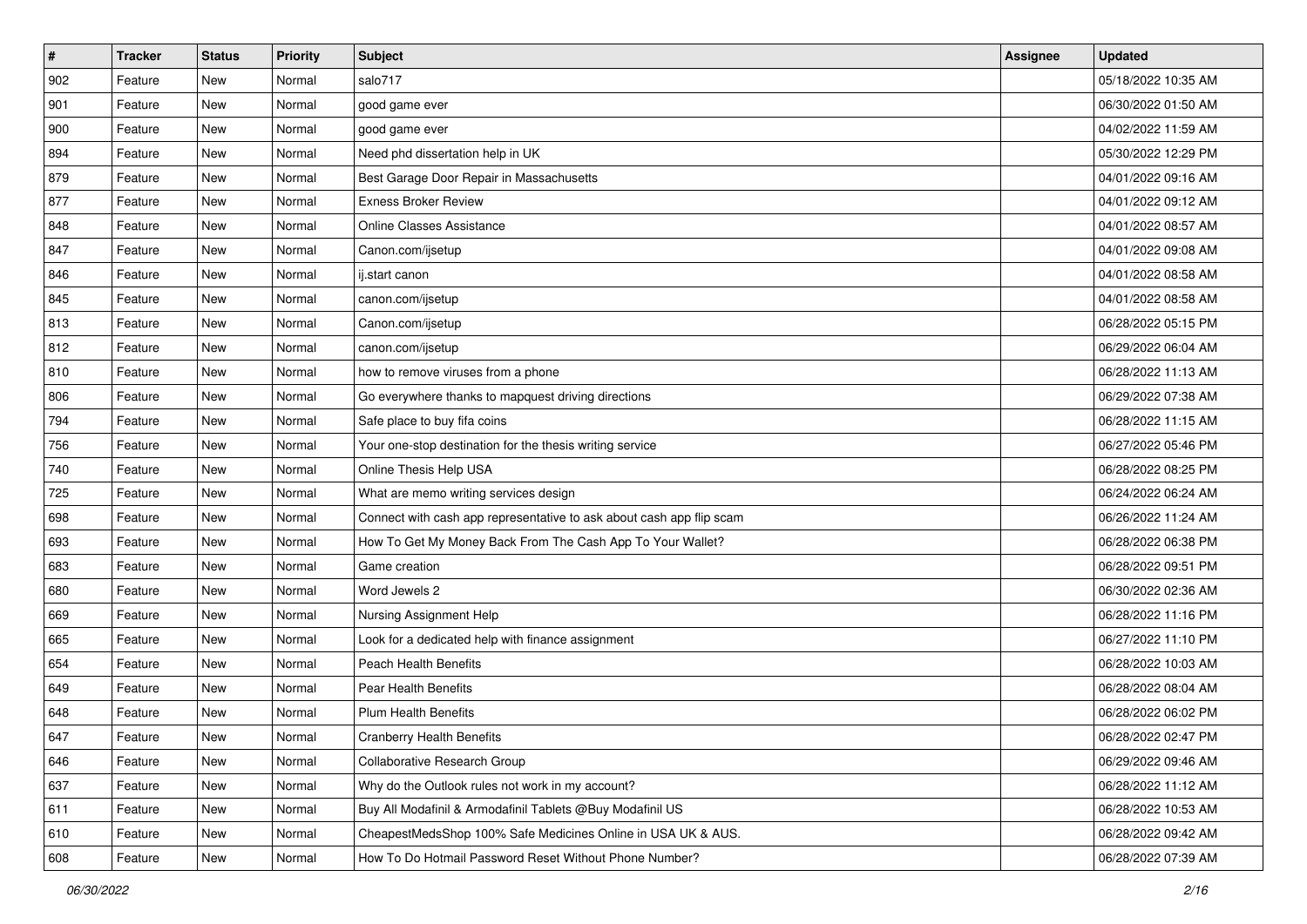| $\sharp$ | <b>Tracker</b> | <b>Status</b> | <b>Priority</b> | <b>Subject</b>                                                            | Assignee | <b>Updated</b>      |
|----------|----------------|---------------|-----------------|---------------------------------------------------------------------------|----------|---------------------|
| 605      | Feature        | New           | Normal          | What will the future of logo design be like?                              |          | 06/28/2022 01:31 PM |
| 594      | Feature        | New           | Normal          | How does research proposal help online make it easy for me?               |          | 06/28/2022 08:23 PM |
| 558      | Feature        | New           | Normal          | <b>Stunning Classic Sofas</b>                                             |          | 06/29/2022 10:03 AM |
| 557      | Feature        | New           | Normal          | <b>Business Law Assignment Help</b>                                       |          | 06/29/2022 01:12 PM |
| 552      | Feature        | New           | Normal          | Radio rfm and the benefits of radio rfm                                   |          | 06/29/2022 06:28 AM |
| 546      | Feature        | New           | Normal          | Quickbooks Error                                                          |          | 06/29/2022 09:42 AM |
| 545      | Feature        | New           | Normal          | Best Canvas Print Company                                                 |          | 06/28/2022 01:08 PM |
| 543      | Feature        | New           | Normal          | Get tech assistance with customer support on ATT Yahoo email login issue. |          | 06/24/2022 05:08 PM |
| 527      | Feature        | New           | Normal          | My Teachers                                                               |          | 06/30/2022 07:03 AM |
| 522      | Feature        | New           | Normal          | Can You Check App Limits, If Cash app won't let me send money?            |          | 06/29/2022 09:36 PM |
| 499      | Feature        | New           | Normal          | Discover The Premium Features Of Spotify Mod Apk                          |          | 06/30/2022 04:57 AM |
| 491      | Feature        | New           | Normal          | Automatically download and paste Reddit wallpapers into Windows           |          | 06/29/2022 04:55 PM |
| 478      | Feature        | New           | Normal          | Is it safe to install third-party WhatsApp GB?                            |          | 06/30/2022 04:23 AM |
| 277      | Feature        | New           | Normal          | Nike Dunks Replica                                                        |          | 04/01/2022 08:19 AM |
| 276      | Feature        | New           | Normal          | Nike Dunks Replica                                                        |          | 04/01/2022 08:19 AM |
| 272      | Feature        | New           | Normal          | Fashion                                                                   |          | 06/27/2022 03:53 PM |
| 271      | Feature        | New           | Normal          | Fashion                                                                   |          | 06/28/2022 06:41 PM |
| 255      | Feature        | New           | Normal          | best doctor for psoriasis                                                 |          | 06/30/2022 08:58 AM |
| 254      | Feature        | New           | Normal          | best ayurvedic treatment for psoriasis                                    |          | 04/01/2022 08:13 AM |
| 243      | Feature        | New           | Normal          | Reconstruir la pandilla de la mafia en Gangstar Vegas MOD APK             |          | 06/29/2022 12:33 PM |
| 242      | Feature        | New           | Normal          | Descripción de Torque Pro MOD APK para Android                            |          | 06/28/2022 01:14 AM |
| 241      | Feature        | New           | Normal          | How to get a complete solution of Big Ideas Math Answers?                 |          | 04/01/2022 08:15 AM |
| 240      | Feature        | New           | Normal          | Juego interesante de Dragon Ball Legends MOD APK                          |          | 06/28/2022 02:55 PM |
| 237      | Feature        | New           | Normal          | HP Printer Assistant Software   Download & Install HP Assistant           |          | 06/29/2022 09:37 PM |
| 229      | Feature        | New           | Normal          | How To Delete Cash App Account? - Check Out the Steps In Detail           |          | 06/28/2022 07:06 PM |
| 220      | Feature        | New           | Normal          | essay writing services                                                    |          | 06/26/2022 04:55 PM |
| 214      | Feature        | New           | Normal          | Five Christmas Apps For Apple Users                                       |          | 06/29/2022 11:50 PM |
| 212      | Feature        | New           | Normal          | How good is the market for gaming mobile apps at the moment?              |          | 05/17/2022 11:09 AM |
| 204      | Feature        | New           | Normal          | New Car Tyres                                                             |          | 04/01/2022 08:40 AM |
| 186      | Feature        | New           | Normal          | homoeobazaar                                                              |          | 06/28/2022 04:29 PM |
| 180      | Feature        | New           | Normal          | homoeobazaar                                                              |          | 06/30/2022 12:17 AM |
| 177      | Feature        | New           | Normal          | HD lace silky straight human hair wig                                     |          | 04/01/2022 08:41 AM |
| 175      | Feature        | New           | Normal          | All About Cash App Transfer Fail Problems                                 |          | 06/29/2022 11:47 PM |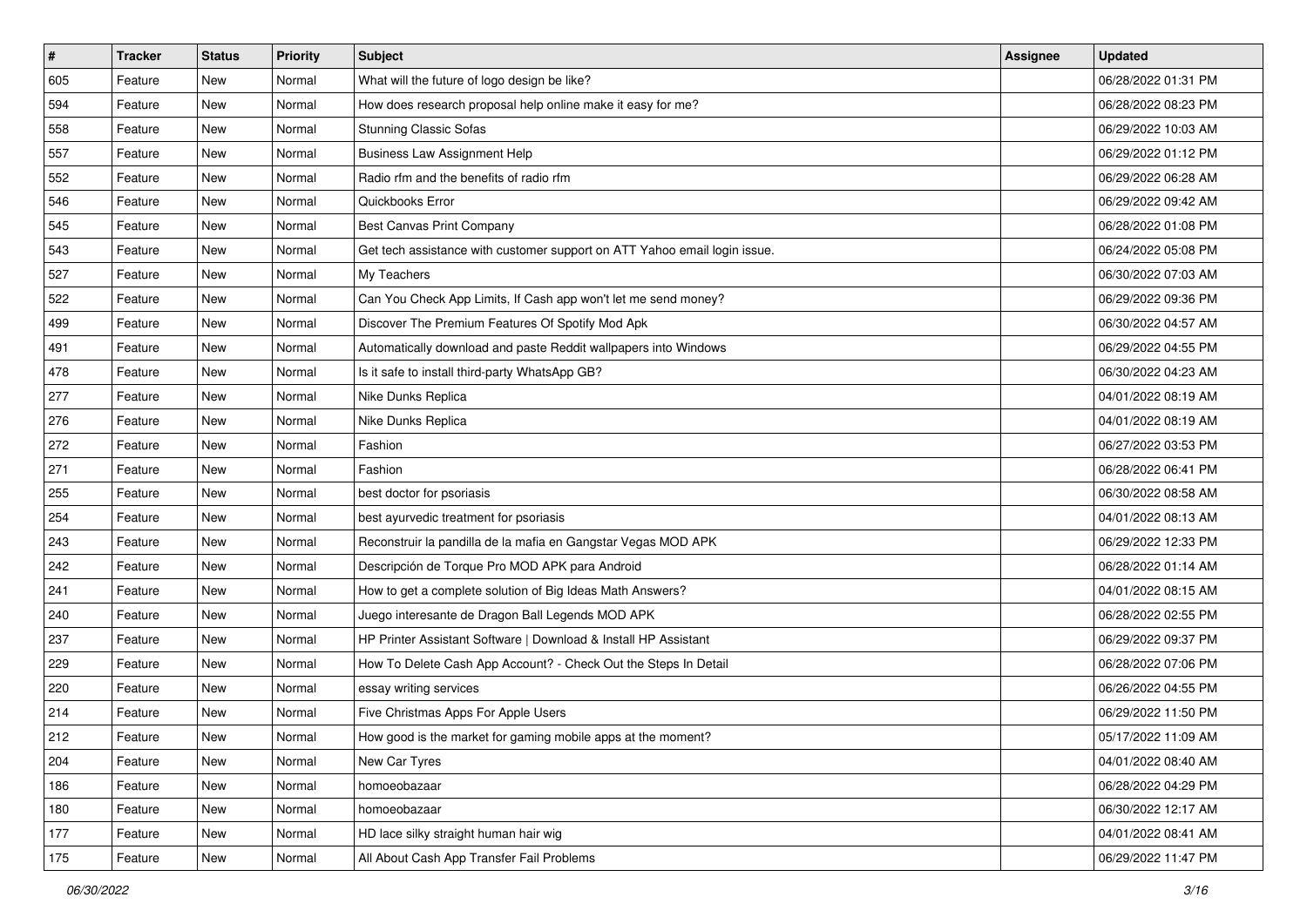| $\vert$ # | Tracker    | <b>Status</b> | <b>Priority</b> | Subject                                                                                                                                                  | Assignee | <b>Updated</b>      |
|-----------|------------|---------------|-----------------|----------------------------------------------------------------------------------------------------------------------------------------------------------|----------|---------------------|
| 174       | Feature    | New           | Normal          | Digital Marketing Philadelphia                                                                                                                           |          | 06/28/2022 11:34 AM |
| 173       | Feature    | <b>New</b>    | Normal          | private limited company registration                                                                                                                     |          | 06/28/2022 09:51 PM |
| 172       | Feature    | New           | Normal          | pgdm colleges in bangalore                                                                                                                               |          | 06/23/2022 10:47 PM |
| 171       | Feature    | New           | Normal          | loan management system                                                                                                                                   |          | 06/28/2022 08:24 PM |
| 170       | Feature    | New           | Normal          | top mba colleges in bangalore                                                                                                                            |          | 06/28/2022 10:55 AM |
| 151       | Feature    | New           | Normal          | Law Essay Writing Service - Assignments Planet                                                                                                           |          | 06/29/2022 06:45 PM |
| 142       | Feature    | New           | Normal          | About ashimary hair                                                                                                                                      |          | 06/29/2022 07:17 PM |
| 141       | Feature    | New           | Normal          | Something about jerry curly                                                                                                                              |          | 06/30/2022 08:38 AM |
| 127       | Feature    | New           | Normal          | replica af1                                                                                                                                              |          | 04/01/2022 07:55 AM |
| 126       | Feature    | New           | Normal          | Stussy Air Force 1 replica                                                                                                                               |          | 06/30/2022 01:11 AM |
| 1132      | <b>Bug</b> | New           | Normal          | Registration process on Huobi                                                                                                                            |          | 06/30/2022 05:10 AM |
| 1131      | Bug        | New           | Normal          | Calculatrice Forex pour calculer les paramètres de la copie des transactions                                                                             |          | 06/29/2022 07:24 PM |
| 1129      | Bug        | New           | Normal          | how to enable direct deposit on cash app?                                                                                                                |          | 06/28/2022 10:44 AM |
| 1127      | Bug        | New           | Normal          | Is there any support to find Google Feud answers?                                                                                                        |          | 06/27/2022 04:27 AM |
| 1126      | <b>Bug</b> | New           | Normal          | 1PLSD                                                                                                                                                    |          | 06/25/2022 09:36 AM |
| 1125      | Bug        | New           | Normal          | What is Wordscapes?                                                                                                                                      |          | 06/24/2022 09:05 AM |
| 1124      | Bug        | New           | Normal          | Cookie clicker unblocked                                                                                                                                 |          | 06/24/2022 05:14 AM |
| 1123      | Bug        | New           | Normal          | Where To Watch FIFA World Cup 2022                                                                                                                       |          | 06/24/2022 03:51 AM |
| 1122      | Bug        | New           | Normal          | Count the number of words on the Microsoft Word application in the phone                                                                                 |          | 06/23/2022 04:19 AM |
| 1121      | Bug        | New           | Normal          | LustreC do not run                                                                                                                                       |          | 06/22/2022 08:43 AM |
| 1120      | Bug        | New           | Normal          | Summary of 5 best coloring apps on phones                                                                                                                |          | 06/26/2022 11:32 AM |
| 1119      | Bug        | New           | Normal          | Klondike Solitaire                                                                                                                                       |          | 06/27/2022 03:00 PM |
| 1118      | Bug        | New           | Normal          | Gameplay Minecraft                                                                                                                                       |          | 06/27/2022 10:33 AM |
| 1117      | Bug        | New           | Normal          | Equal Words - Word search game for PC and Windows Phone                                                                                                  |          | 06/29/2022 04:58 AM |
| 1116      | <b>Bug</b> | New           | Normal          | ipTV smarts pro                                                                                                                                          |          | 06/29/2022 09:27 AM |
| 1115      | Bug        | New           | Normal          | How to access your saved favorite Tiktok                                                                                                                 |          | 06/28/2022 03:59 PM |
| 1114      | <b>Bug</b> | New           | Normal          | To control the car, all you must do is click to go left or right and release the button to go straight.                                                  |          | 06/29/2022 09:05 AM |
| 1113      | Bug        | New           | Normal          | Press the button to control your car                                                                                                                     |          | 06/20/2022 12:09 PM |
| 1112      | <b>Bug</b> | New           | Normal          | What Cash App Policy Says If Random Person Sent Me Money On Cash App?                                                                                    |          | 06/27/2022 02:39 AM |
| 1111      | <b>Bug</b> | New           | Normal          | LOLBeans is a fun battle royale game where you race with other players while avoiding obstacles. Reach the end of<br>the course in competitive gameplay! |          | 06/26/2022 09:17 AM |
| 1108      | Bug        | New           | Normal          | Six Guns Mod Apk Answers Your Questions                                                                                                                  |          | 06/26/2022 06:26 PM |
| 1106      | <b>Bug</b> | New           | Normal          | How Do I Get Cash App ++ Without Confronting Any Technical Glitches?                                                                                     |          | 06/25/2022 09:53 PM |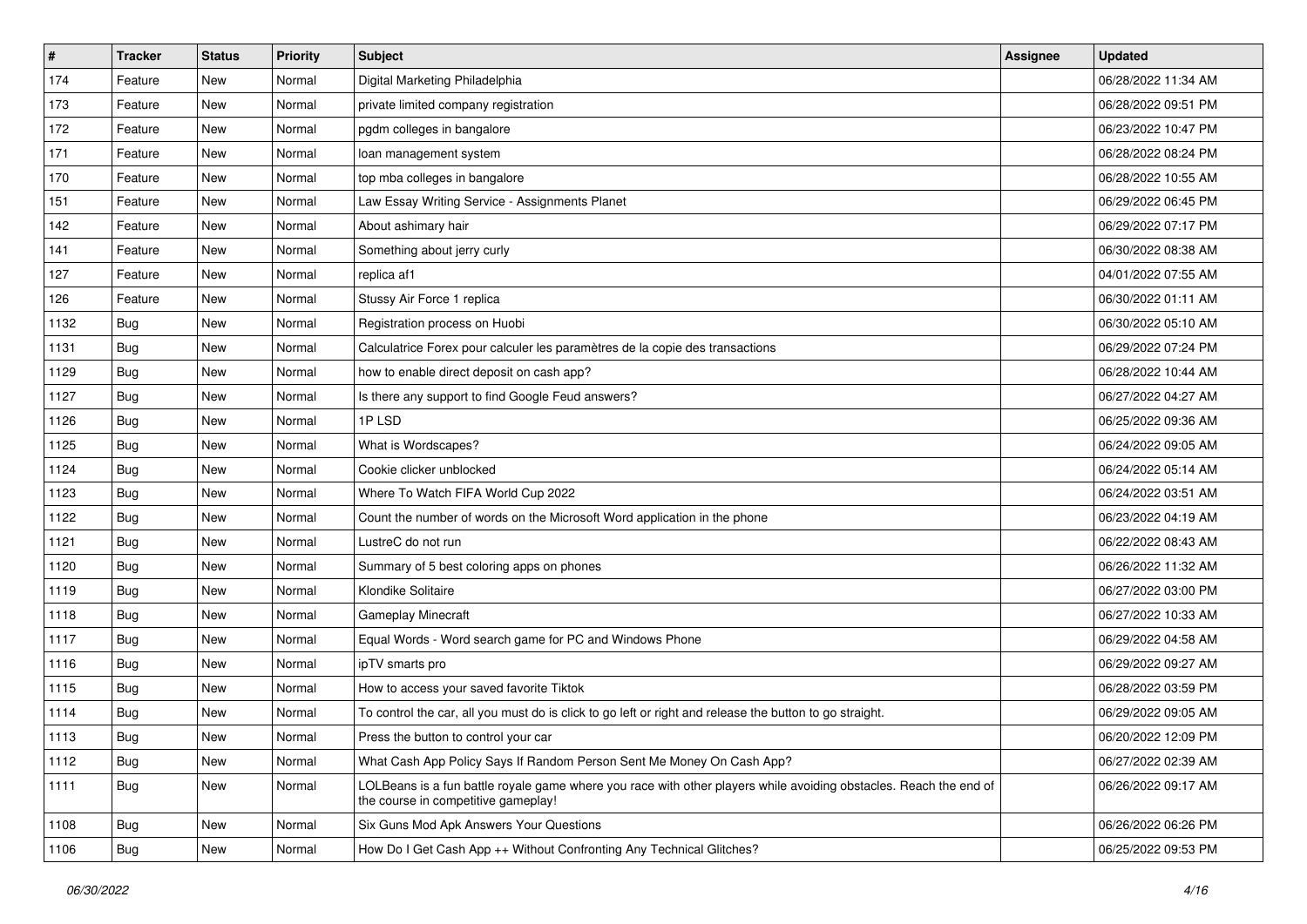| #    | <b>Tracker</b> | <b>Status</b> | <b>Priority</b> | Subject                                                     | Assignee | <b>Updated</b>      |
|------|----------------|---------------|-----------------|-------------------------------------------------------------|----------|---------------------|
| 1104 | <b>Bug</b>     | New           | Normal          | Idle game fix bug                                           |          | 06/26/2022 06:52 PM |
| 1103 | Bug            | <b>New</b>    | Normal          | Idle game fix bug                                           |          | 06/25/2022 09:08 PM |
| 1102 | Bug            | New           | Normal          | Charlottesville Travel Guide?                               |          | 06/26/2022 07:44 AM |
| 1101 | Bug            | New           | Normal          | How to Delete Cash App History at once?                     |          | 06/27/2022 01:33 PM |
| 1098 | <b>Bug</b>     | <b>New</b>    | Normal          | Life of a Fisherman                                         |          | 06/26/2022 05:16 PM |
| 1097 | Bug            | New           | Normal          | Race and experience new life.                               |          | 06/26/2022 04:22 PM |
| 1096 | Bug            | New           | Normal          | Race and experience new life.                               |          | 06/26/2022 06:07 PM |
| 1094 | <b>Bug</b>     | New           | Normal          | What time does direct deposit hit Cash App?                 |          | 06/14/2022 03:27 PM |
| 1092 | Bug            | New           | Normal          | Ellison Estate Vineyard                                     |          | 06/20/2022 12:03 PM |
| 1091 | Bug            | New           | Normal          | Find family fun indoors and outdoors in the Jungfrau Region |          | 06/14/2022 09:33 AM |
| 1090 | Bug            | New           | Normal          | Pay Someone To Do My Assignment                             |          | 06/11/2022 03:15 PM |
| 1089 | Bug            | New           | Normal          | Pay Someone To Do My Assignment                             |          | 06/15/2022 04:44 AM |
| 1087 | Bug            | <b>New</b>    | Normal          | How do new writers start out?                               |          | 06/29/2022 10:43 AM |
| 1084 | Bug            | <b>New</b>    | Normal          | <b>Trippie Redd</b>                                         |          | 06/11/2022 09:05 AM |
| 1083 | Bug            | <b>New</b>    | Normal          | coin base review                                            |          | 06/11/2022 09:13 AM |
| 1082 | Bug            | New           | Normal          | Reset chime bank password without phone number              |          | 06/15/2022 11:56 AM |
| 1080 | <b>Bug</b>     | New           | Normal          | How to use Math Wallet   Nexo wallet   CoinTiger Exchange   |          | 06/15/2022 11:56 AM |
| 1079 | <b>Bug</b>     | <b>New</b>    | Normal          | How to get cheap psychology assignment?                     |          | 06/15/2022 06:00 AM |
| 1078 | <b>Bug</b>     | New           | Normal          | What Bank Is Cash App On Plaid? Find Clarity And Assistance |          | 06/15/2022 11:56 AM |
| 1077 | <b>Bug</b>     | New           | Normal          | Les excellentes façons d'utiliser ces images                |          | 06/29/2022 12:54 PM |
| 1076 | Bug            | New           | Normal          | DedicatedHosting4u                                          |          | 06/11/2022 09:15 AM |
| 1073 | <b>Bug</b>     | New           | Normal          | Cricut Design Space                                         |          | 06/07/2022 09:34 PM |
| 1072 | Bug            | <b>New</b>    | Normal          | ij.start canon                                              |          | 06/21/2022 06:56 PM |
| 1071 | Bug            | New           | Normal          | Cinema HD Review - Cinemahdv2.net                           |          | 06/21/2022 06:54 PM |
| 1069 | Bug            | New           | Normal          | how to get cash app support phone number 24*7 available     |          | 06/29/2022 05:37 PM |
| 1068 | Bug            | New           | Normal          | 123.hp.com/laserjet                                         |          | 05/31/2022 12:22 PM |
| 1067 | <b>Bug</b>     | New           | Normal          | Cricut.com/setup                                            |          | 05/31/2022 12:19 PM |
| 1065 | <b>Bug</b>     | New           | Normal          | The top foreign language training game in 2022              |          | 06/07/2022 04:05 AM |
| 1063 | <b>Bug</b>     | New           | Normal          | 123.hp.com/laseriet                                         |          | 05/28/2022 12:27 PM |
| 1062 | Bug            | New           | Normal          | Cricut.com/setup                                            |          | 05/28/2022 12:26 PM |
| 1061 | <b>Bug</b>     | New           | Normal          | Cricut.com/setup                                            |          | 05/28/2022 12:24 PM |
| 1060 | <b>Bug</b>     | New           | Normal          | How to Use Panda Helper to Speed Up Your iOS                |          | 05/28/2022 09:12 AM |
| 1059 | <b>Bug</b>     | New           | Normal          | 123.hp.com/laserjet                                         |          | 05/28/2022 08:29 AM |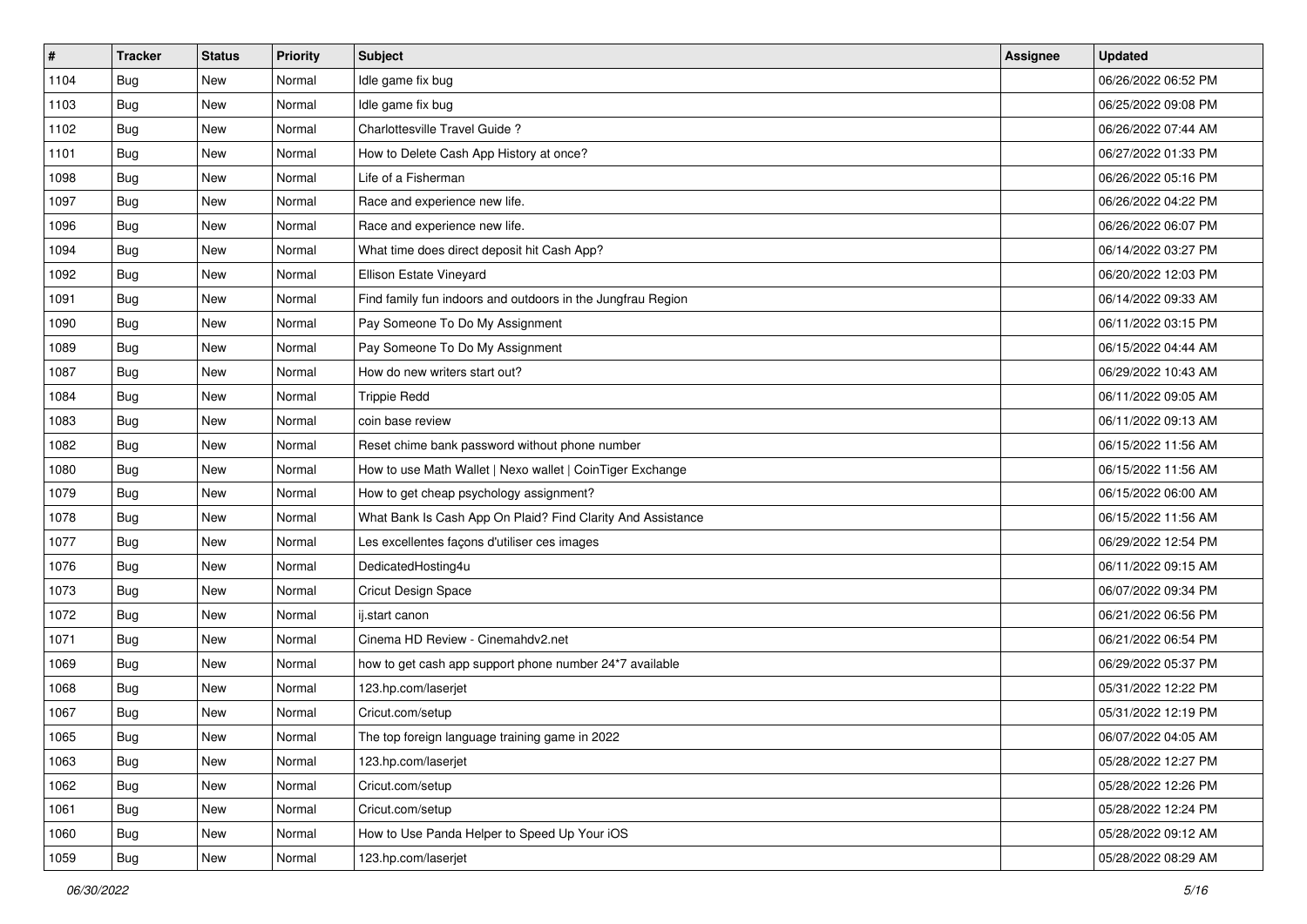| $\vert$ # | <b>Tracker</b> | <b>Status</b> | <b>Priority</b> | Subject                                                                  | Assignee | <b>Updated</b>      |
|-----------|----------------|---------------|-----------------|--------------------------------------------------------------------------|----------|---------------------|
| 1058      | <b>Bug</b>     | New           | Normal          | Cricut.com/setup                                                         |          | 05/28/2022 08:28 AM |
| 1057      | Bug            | New           | Normal          | <b>CCPlay Education Edition APK</b>                                      |          | 06/07/2022 04:07 AM |
| 1053      | Bug            | New           | Normal          | Game Geometry Dash                                                       |          | 05/26/2022 11:30 AM |
| 1052      | <b>Bug</b>     | New           | Normal          | Build Now GG is a new battle royale game.                                |          | 05/26/2022 04:24 AM |
| 1051      | Bug            | New           | Normal          | Dental Supplies USA                                                      |          | 06/11/2022 09:20 PM |
| 1048      | Bug            | New           | Normal          | So zeigen Sie ein Instagram-Profilbild an und vergrößern es              |          | 05/25/2022 06:56 AM |
| 1046      | <b>Bug</b>     | New           | Normal          | 123.hp.com/laserjet                                                      |          | 05/24/2022 10:46 AM |
| 1045      | Bug            | New           | Normal          | Cricut.com/setup                                                         |          | 05/24/2022 10:45 AM |
| 1044      | <b>Bug</b>     | New           | Normal          | Can I Disapprove If Random Person Sent Me Money On Cash App?             |          | 05/26/2022 03:51 PM |
| 1043      | Bug            | New           | Normal          | What Is The Right Way To Troubleshoot Cash App Transfer Failed Problems? |          | 05/25/2022 01:16 PM |
| 1042      | <b>Bug</b>     | New           | Normal          | How to set up direct deposit on cash app?                                |          | 05/25/2022 01:17 PM |
| 1041      | Bug            | New           | Normal          | Count words in Word on the computer                                      |          | 05/27/2022 02:16 PM |
| 1040      | <b>Bug</b>     | New           | Normal          | thabet                                                                   |          | 05/19/2022 08:05 PM |
| 1039      | <b>Bug</b>     | New           | Normal          | How to Get Tickmill Bonuses for Free                                     |          | 05/26/2022 05:43 PM |
| 1036      | Bug            | New           | Normal          | <b>VPS Material</b>                                                      |          | 05/18/2022 09:34 PM |
| 1034      | Bug            | New           | Normal          | Download Teaching Feeling For Android                                    |          | 05/20/2022 09:25 AM |
| 1033      | <b>Bug</b>     | New           | Normal          | The best slope 2 online games to play right now                          |          | 05/17/2022 10:55 AM |
| 1032      | Bug            | New           | Normal          | How To Play The Wordle Game                                              |          | 05/17/2022 10:37 AM |
| 1031      | <b>Bug</b>     | New           | Normal          | <b>IAFT Traders Union</b>                                                |          | 05/16/2022 03:14 PM |
| 1030      | Bug            | New           | Normal          | <b>IAFT Traders Union</b>                                                |          | 05/16/2022 03:13 PM |
| 1029      | Bug            | New           | Normal          | 5 Reasons Why People Love Coloring Pages?                                |          | 05/16/2022 11:53 AM |
| 1028      | Bug            | New           | Normal          | The Best Free Online Game to Play with Friends                           |          | 05/16/2022 05:00 AM |
| 1027      | Bug            | New           | Normal          | Word hurdle: Viral and Fun Online Game                                   |          | 06/25/2022 06:13 PM |
| 1026      | <b>Bug</b>     | New           | Normal          | New Puzzle Game for All Age - Dordle                                     |          | 06/25/2022 06:17 PM |
| 1025      | <b>Bug</b>     | New           | Normal          | how to change the logo in wordpress                                      |          | 06/25/2022 06:20 PM |
| 1024      | <b>Bug</b>     | New           | Normal          | How to choose the right broker                                           |          | 06/25/2022 06:23 PM |
| 1023      | <b>Bug</b>     | New           | Normal          | Questions That Are Typically Asked About Trap The Cat                    |          | 05/14/2022 03:51 AM |
| 1022      | <b>Bug</b>     | New           | Normal          | 123.hp.com/laserjet                                                      |          | 05/13/2022 01:25 PM |
| 1021      | Bug            | New           | Normal          | Cricut.com/setup                                                         |          | 05/26/2022 12:21 AM |
| 1020      | Bug            | New           | Normal          | Cricut.com/setup                                                         |          | 05/13/2022 11:14 AM |
| 1019      | Bug            | New           | Normal          | Cricut.com/setup                                                         |          | 05/13/2022 11:13 AM |
| 1018      | <b>Bug</b>     | New           | Normal          | So erhalten Sie ein kostenloses Hörbuch                                  |          | 06/29/2022 11:27 AM |
| 1016      | <b>Bug</b>     | New           | Normal          | Klondike Solitaire                                                       |          | 05/12/2022 09:03 AM |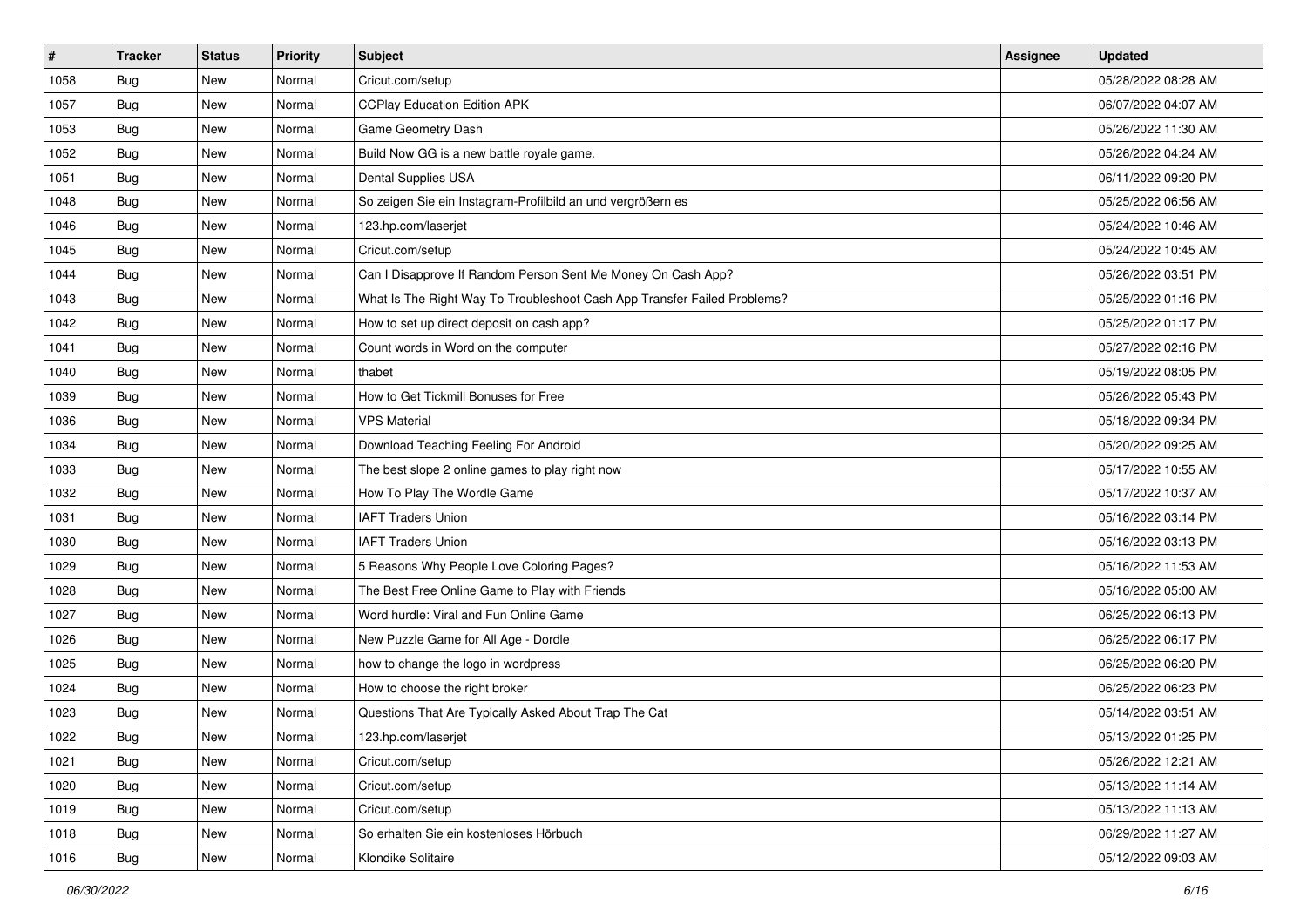| #    | <b>Tracker</b> | <b>Status</b> | Priority | <b>Subject</b>                                                             | Assignee | <b>Updated</b>      |
|------|----------------|---------------|----------|----------------------------------------------------------------------------|----------|---------------------|
| 1015 | <b>Bug</b>     | New           | Normal   | Is it possible to send books for free?                                     |          | 05/11/2022 04:05 PM |
| 1014 | Bug            | New           | Normal   | how to get chime routing and account number ? chime routing number florida |          | 05/11/2022 12:42 PM |
| 1013 | Bug            | New           | Normal   | ij.start canon                                                             |          | 05/11/2022 11:31 AM |
| 1012 | Bug            | New           | Normal   | Cricut.com/setup                                                           |          | 05/11/2022 11:30 AM |
| 1011 | Bug            | New           | Normal   | Summary of 10 best coloring apps on phones                                 |          | 05/11/2022 10:58 AM |
| 1009 | <b>Bug</b>     | New           | Normal   | How to change routing number on Cash App?                                  |          | 05/11/2022 07:13 AM |
| 1008 | Bug            | New           | Normal   | Who was the first black woman to anchor a newscast?                        |          | 05/10/2022 03:13 PM |
| 1007 | Bug            | New           | Normal   | "ij.start canon                                                            |          | 05/18/2022 10:40 AM |
| 1006 | Bug            | New           | Normal   | Cricut.com/setup                                                           |          | 05/10/2022 01:22 PM |
| 1004 | Bug            | New           | Normal   | you get to pinch and drag a man with a very flexible face                  |          | 05/10/2022 10:59 AM |
| 1002 | Bug            | New           | Normal   | Chemistry Assignment Help                                                  |          | 06/04/2022 09:58 AM |
| 1001 | <b>Bug</b>     | New           | Normal   | Venmo Keep Saying Error?                                                   |          | 06/27/2022 02:20 AM |
| 999  | Bug            | New           | Normal   | Is there a way to find Google Feud answers?                                |          | 06/28/2022 01:27 AM |
| 998  | <b>Bug</b>     | New           | Normal   | Is It Hard to Solve Wordle An                                              |          | 06/27/2022 12:24 AM |
| 997  | <b>Bug</b>     | New           | Normal   | 123.hp.com/laserjet                                                        |          | 06/28/2022 09:48 AM |
| 996  | Bug            | New           | Normal   | Cricut.com/setup                                                           |          | 06/27/2022 07:12 AM |
| 993  | <b>Bug</b>     | New           | Normal   | IO Games Free Online                                                       |          | 06/26/2022 09:41 AM |
| 992  | Bug            | New           | Normal   | So vergrößern Sie Ihr Instagram-Profilbild                                 |          | 06/26/2022 11:29 PM |
| 991  | <b>Bug</b>     | New           | Normal   | <b>MDMA MOLLY</b>                                                          |          | 05/03/2022 12:03 AM |
| 990  | Bug            | New           | Normal   | Mushrooms                                                                  |          | 06/26/2022 05:41 AM |
| 989  | Bug            | New           | Normal   | Barewoods Wax Cigar                                                        |          | 06/26/2022 09:19 AM |
| 988  | Bug            | New           | Normal   | <b>Medicinal Mushrooms</b>                                                 |          | 06/27/2022 09:33 AM |
| 987  | Bug            | New           | Normal   | <b>Medicinal Mushrooms</b>                                                 |          | 06/27/2022 07:13 PM |
| 985  | <b>Bug</b>     | New           | Normal   | Find out the vitality of Facebook Phone Number:                            |          | 06/27/2022 05:39 AM |
| 984  | <b>Bug</b>     | New           | Normal   | How to disable, permanently delete Twitter account on phone, PC            |          | 06/26/2022 08:28 AM |
| 983  | Bug            | New           | Normal   | Finding issue in tekken 3 game?                                            |          | 06/28/2022 03:26 AM |
| 982  | <b>Bug</b>     | New           | Normal   | Five sites that let you download free scenarios for your iPhone            |          | 05/07/2022 09:34 PM |
| 981  | Bug            | New           | Normal   | VidMate Mod APK                                                            |          | 06/28/2022 11:24 AM |
| 980  | Bug            | New           | Normal   | Free Gas Cards for the Unemployed                                          |          | 06/28/2022 02:54 PM |
| 979  | <b>Bug</b>     | New           | Normal   | Free Gas Cards for the Unemployed                                          |          | 06/25/2022 09:02 PM |
| 978  | Bug            | New           | Normal   | Delamore Lodge is a place to stay.                                         |          | 06/27/2022 04:57 AM |
| 977  | <b>Bug</b>     | New           | Normal   | Fans of the Old Country will like this book.                               |          | 06/26/2022 05:54 AM |
| 975  | <b>Bug</b>     | New           | Normal   | Payback 2 Mod APK                                                          |          | 05/05/2022 10:56 AM |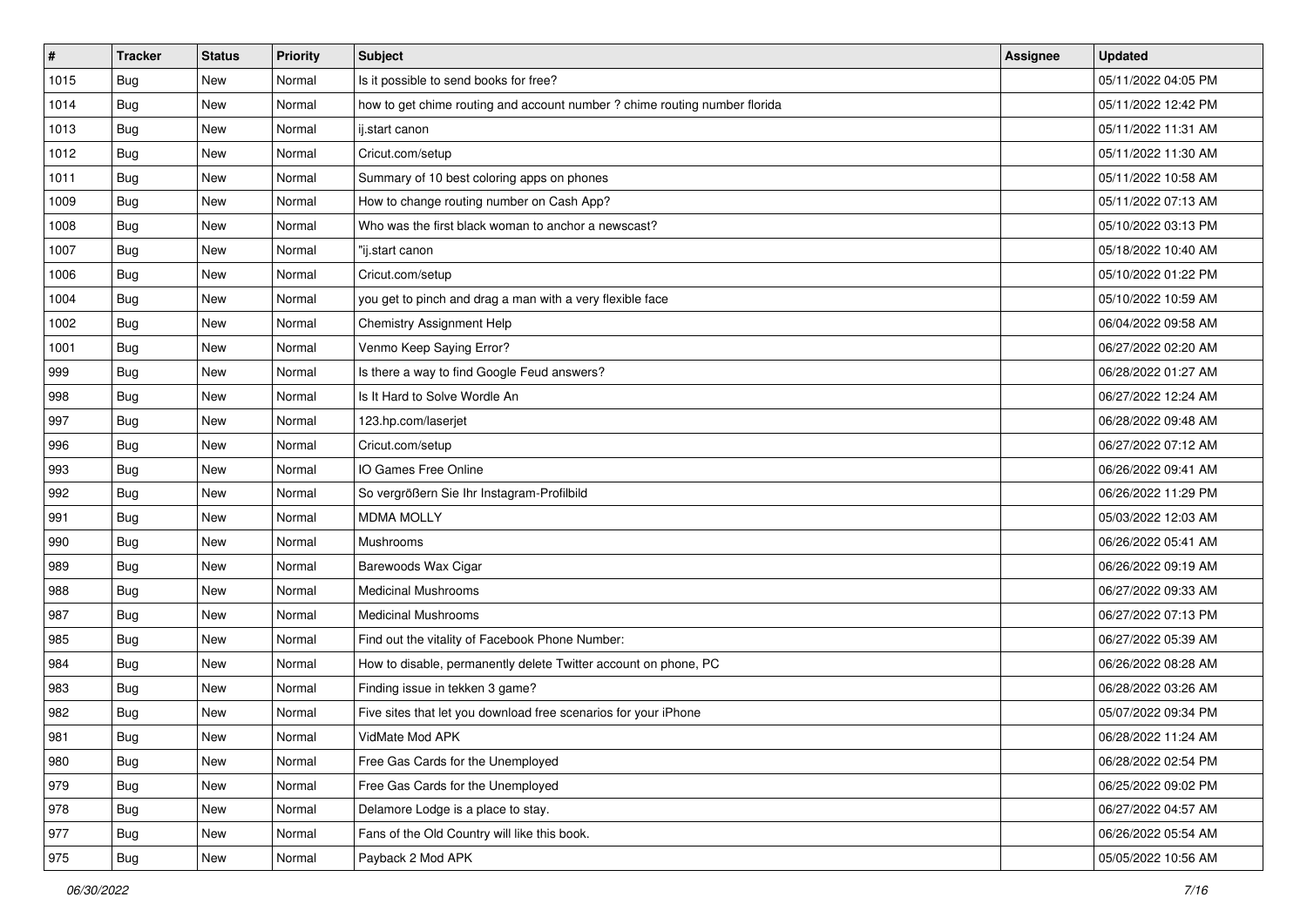| #   | <b>Tracker</b> | <b>Status</b> | Priority | <b>Subject</b>                                                                         | Assignee | <b>Updated</b>      |
|-----|----------------|---------------|----------|----------------------------------------------------------------------------------------|----------|---------------------|
| 974 | <b>Bug</b>     | New           | Normal   | Watch NCAA Football Live Streaming Free                                                |          | 06/26/2022 05:33 PM |
| 972 | Bug            | New           | Normal   | How To Borrow Money From The Cash App? Get To Know About The Same                      |          | 04/25/2022 07:30 AM |
| 971 | Bug            | New           | Normal   | How Do I Check Balance On Cash App Card With Optimum Ease?                             |          | 06/27/2022 08:16 PM |
| 970 | <b>Bug</b>     | New           | Normal   | The Amount Of Time Does Cash App Direct Deposit Time Take?                             |          | 06/26/2022 07:32 PM |
| 969 | Bug            | New           | Normal   | Watch NCAA Football Live Match Free                                                    |          | 06/28/2022 01:31 PM |
| 966 | <b>Bug</b>     | New           | Normal   | How to Download the Filmes                                                             |          | 06/27/2022 03:25 AM |
| 965 | <b>Bug</b>     | New           | Normal   | Go with cash app customer service to know where I can load my cash app card            |          | 06/28/2022 04:30 AM |
| 964 | Bug            | New           | Normal   | Can I Fix Cash App Transfer Failed Issues By Adding Sufficient Funds?                  |          | 06/26/2022 07:21 AM |
| 962 | Bug            | New           | Normal   | Kostenlose Hörbücher                                                                   |          | 06/26/2022 10:45 PM |
| 961 | Bug            | New           | Normal   | TeaTv is an Android                                                                    |          | 06/26/2022 02:02 PM |
| 959 | <b>Bug</b>     | New           | Normal   | Get connected with cash app team-How to get money off cash app at walmart without card |          | 06/27/2022 08:52 AM |
| 958 | Bug            | New           | Normal   | Avail Cash app support service to know Sutton bank cash app number                     |          | 06/26/2022 08:46 AM |
| 957 | Bug            | New           | Normal   | From Where I Can Get Cheap Writing Services?                                           |          | 04/20/2022 05:06 AM |
| 956 | <b>Bug</b>     | New           | Normal   | FNF Free Mods Online                                                                   |          | 06/25/2022 09:59 PM |
| 954 | <b>Bug</b>     | New           | Normal   | AZ Screen Recorder Mod                                                                 |          | 06/25/2022 11:24 PM |
| 953 | Bug            | New           | Normal   | Manga Dogs - Read Your Favorite Comics on Your Smartphone                              |          | 06/27/2022 03:53 PM |
| 952 | <b>Bug</b>     | New           | Normal   | Canon IJ Network Tool                                                                  |          | 06/26/2022 10:35 AM |
| 951 | Bug            | New           | Normal   | Canon.com/ijsetup                                                                      |          | 06/27/2022 07:56 PM |
| 950 | <b>Bug</b>     | New           | Normal   | ij.start canon                                                                         |          | 06/26/2022 04:35 AM |
| 949 | Bug            | New           | Normal   | <b>Educational Games</b>                                                               |          | 06/15/2022 09:11 PM |
| 948 | Bug            | New           | Normal   | Canon IJ Network Tool                                                                  |          | 06/27/2022 09:30 PM |
| 947 | Bug            | New           | Normal   | is Disney Now and Disney Plus different?                                               |          | 04/14/2022 09:53 AM |
| 946 | Bug            | New           | Normal   | What is Plex and Is Plex Legal?                                                        |          | 06/26/2022 05:23 AM |
| 945 | <b>Bug</b>     | New           | Normal   | TikTok 18 Mod Apk For Your Android                                                     |          | 04/13/2022 09:32 AM |
| 943 | Bug            | New           | Normal   | ij.start canon                                                                         |          | 04/13/2022 08:52 AM |
| 942 | Bug            | New           | Normal   | Canon IJ Network Tool                                                                  |          | 04/13/2022 08:45 AM |
| 941 | <b>Bug</b>     | New           | Normal   | is Disney Now and Disney Plus different?                                               |          | 06/26/2022 12:10 PM |
| 940 | <b>Bug</b>     | New           | Normal   | What is Plex and Is Plex Legal?                                                        |          | 06/26/2022 04:50 PM |
| 935 | Bug            | New           | Normal   | MovieBox Pro Apk - Watch Movies and TV Shows on Your Android Phone                     |          | 06/26/2022 04:11 AM |
| 934 | Bug            | New           | Normal   | MovieBox Pro Apk - Watch Movies and TV Shows on Your Android Phone                     |          | 05/10/2022 11:01 AM |
| 933 | Bug            | New           | Normal   | How Can I Watch Movies on My Mobile Phone                                              |          | 06/24/2022 12:55 AM |
| 932 | <b>Bug</b>     | New           | Normal   | The best epic, long-playing PC games will consume days of your life.                   |          | 05/15/2022 07:44 PM |
| 930 | <b>Bug</b>     | New           | Normal   | The best free games online                                                             |          | 04/12/2022 09:05 AM |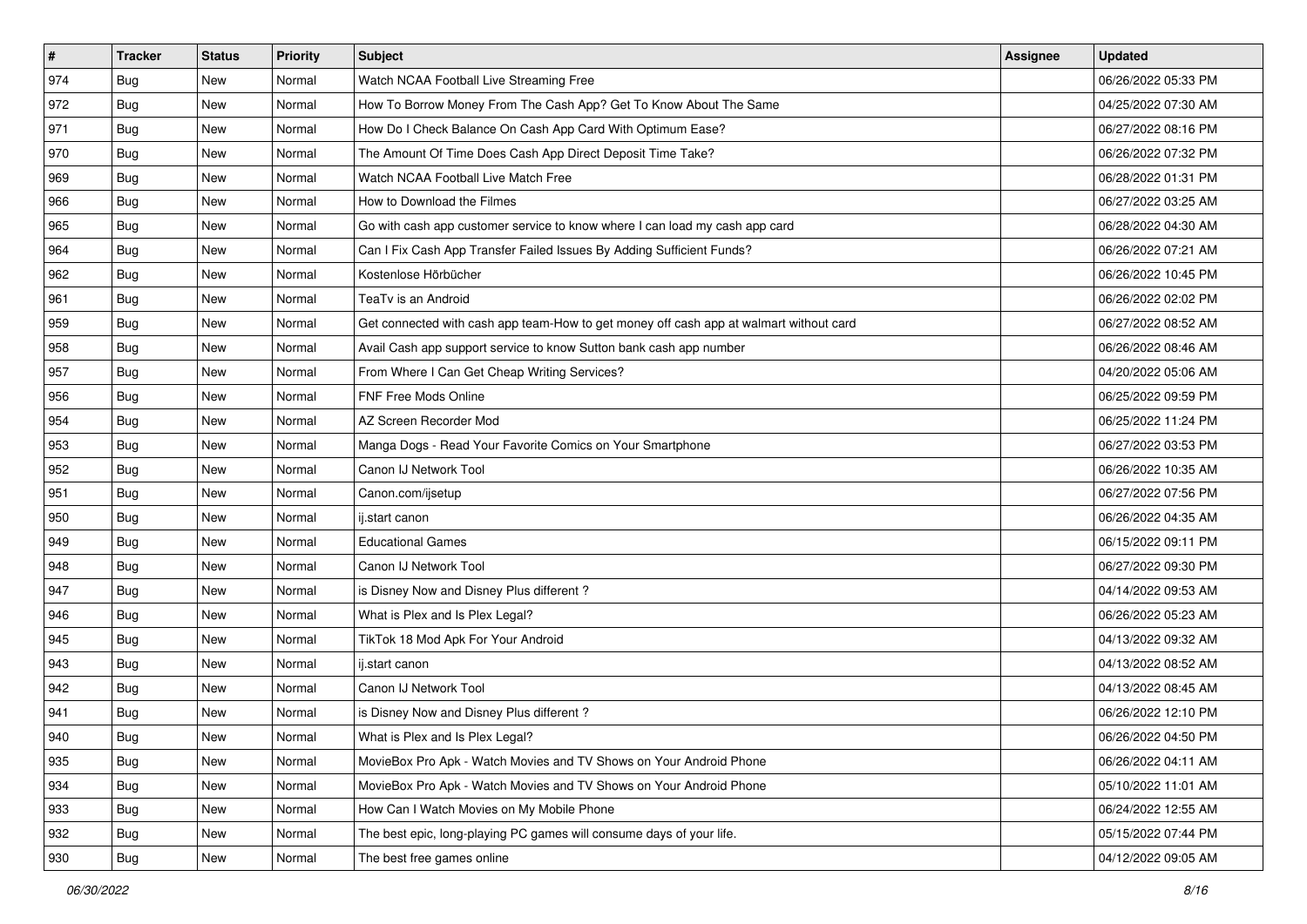| $\vert$ # | <b>Tracker</b> | <b>Status</b> | <b>Priority</b> | <b>Subject</b>                                                                   | Assignee | <b>Updated</b>      |
|-----------|----------------|---------------|-----------------|----------------------------------------------------------------------------------|----------|---------------------|
| 929       | <b>Bug</b>     | New           | Normal          | Canon IJ Network Tool                                                            |          | 04/12/2022 08:32 AM |
| 928       | Bug            | New           | Normal          | How Does Sutton Bank Cash App Customer Service Help In Answering Your Questions? |          | 04/12/2022 11:36 AM |
| 926       | Bug            | New           | Normal          | tavor 7                                                                          |          | 06/22/2022 05:08 PM |
| 925       | Bug            | New           | Normal          | tavor 7                                                                          |          | 06/15/2022 03:45 AM |
| 924       | Bug            | New           | Normal          | buy tec 9                                                                        |          | 04/11/2022 02:54 PM |
| 923       | Bug            | New           | Normal          | frenchies for sale                                                               |          | 04/11/2022 02:35 PM |
| 922       | <b>Bug</b>     | New           | Normal          | Why Is The Need For Assignment Writing Services?                                 |          | 06/29/2022 06:48 PM |
| 921       | <b>Bug</b>     | New           | Normal          | Canon IJ Network Tool                                                            |          | 04/11/2022 09:00 AM |
| 920       | <b>Bug</b>     | New           | Normal          | Where I Can Get Essay Writing Services?                                          |          | 04/11/2022 08:35 AM |
| 918       | Bug            | New           | Normal          | Antivirus for IOS                                                                |          | 06/16/2022 10:36 PM |
| 917       | Bug            | New           | Normal          | Random Person Sent Me Money on Cash App-find solution?                           |          | 04/09/2022 12:32 PM |
| 916       | <b>Bug</b>     | New           | Normal          | How long does it take to write a book?                                           |          | 04/07/2022 12:15 PM |
| 915       | Bug            | New           | Normal          | Finance dissertation writing                                                     |          | 04/07/2022 09:22 AM |
| 914       | <b>Bug</b>     | New           | Normal          | Wordle: how to play fashion games for free?                                      |          | 04/07/2022 08:30 AM |
| 913       | Bug            | New           | Normal          | Canon IJ Network Tool                                                            |          | 04/07/2022 06:21 AM |
| 912       | Bug            | New           | Normal          | Cuphead Mobile Game Review                                                       |          | 06/09/2022 10:14 AM |
| 911       | Bug            | New           | Normal          | Aluminum Windows & Doors                                                         |          | 04/06/2022 08:10 PM |
| 910       | Bug            | New           | Normal          | Each content looks unisize or not formated                                       |          | 04/06/2022 11:21 AM |
| 909       | <b>Bug</b>     | New           | Normal          | Toca Life World APK                                                              |          | 04/06/2022 04:52 AM |
| 908       | Bug            | New           | Normal          | Toca Life World APK                                                              |          | 04/06/2022 03:18 AM |
| 907       | Bug            | New           | Normal          | Canon IJ Network Tool                                                            |          | 04/04/2022 10:43 AM |
| 906       | <b>Bug</b>     | New           | Normal          | How To Change Cash App From Business To Personal Account For Any Reasons?        |          | 04/04/2022 09:57 AM |
| 905       | Bug            | New           | Normal          | MINI MILITIA MOD APK                                                             |          | 05/19/2022 01:54 PM |
| 898       | Bug            | New           | Normal          | Shadow Fight 2 Mod APK                                                           |          | 04/02/2022 09:17 AM |
| 895       | <b>Bug</b>     | New           | Normal          | Cash App Scams                                                                   |          | 06/18/2022 02:36 PM |
| 893       | Bug            | New           | Normal          | klingeltone                                                                      |          | 04/13/2022 11:06 AM |
| 892       | <b>Bug</b>     | New           | Normal          | Good game                                                                        |          | 04/01/2022 09:15 AM |
| 891       | Bug            | New           | Normal          | The most interesting game today, have you tried it?                              |          | 04/01/2022 09:17 AM |
| 889       | Bug            | New           | Normal          | What is Plex and how it's work?                                                  |          | 04/01/2022 09:14 AM |
| 888       | Bug            | New           | Normal          | Is the Fox News Channel on Roku free?                                            |          | 06/28/2022 06:58 PM |
| 887       | Bug            | New           | Normal          | What is Plex and how it's work?                                                  |          | 04/01/2022 09:16 AM |
| 886       | <b>Bug</b>     | New           | Normal          | Is the Fox News Channel on Roku free?                                            |          | 06/28/2022 09:36 PM |
| 885       | Bug            | New           | Normal          | How to Install the Tele Latino App For Android                                   |          | 03/28/2022 04:10 AM |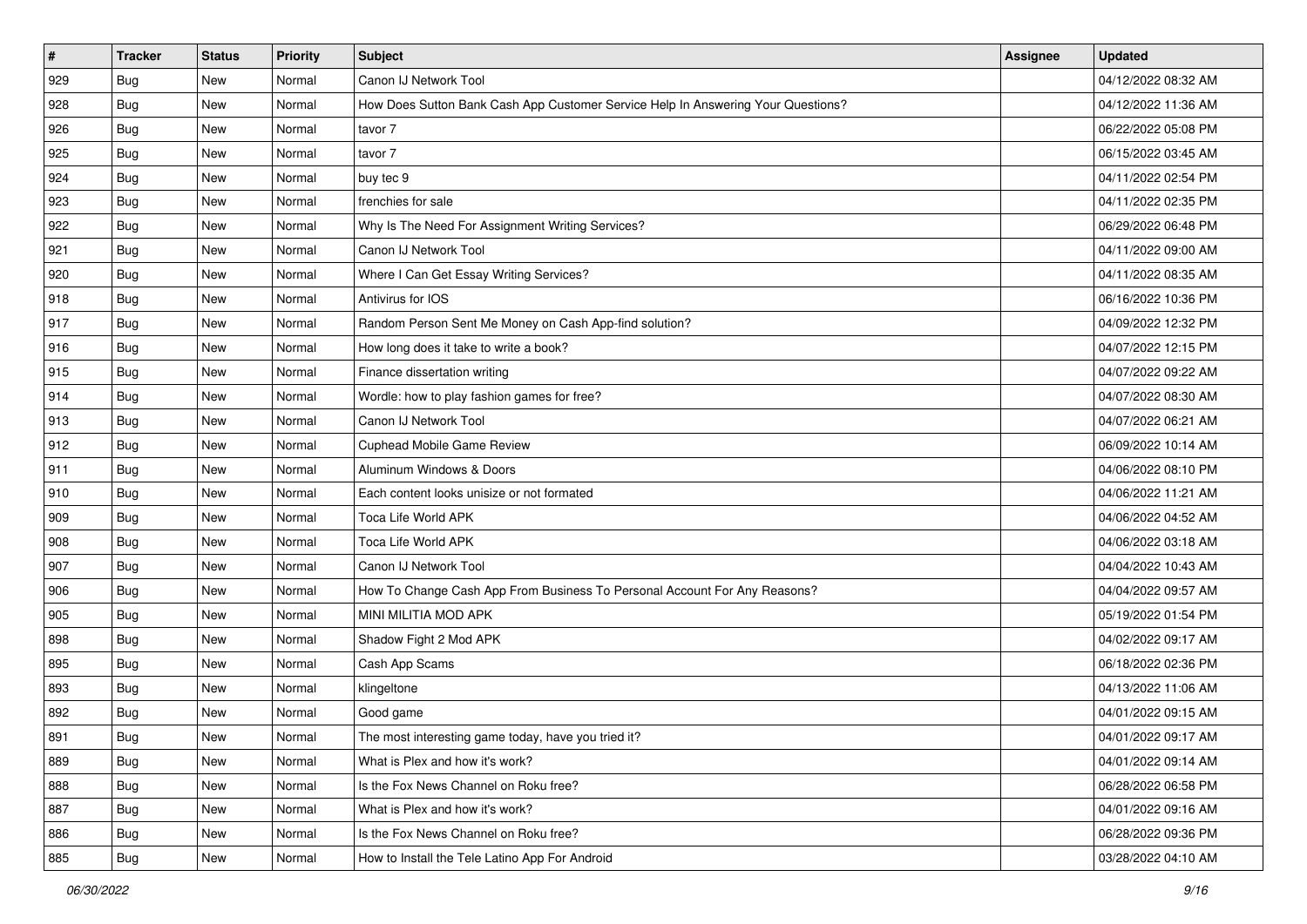| #   | <b>Tracker</b> | <b>Status</b> | Priority | <b>Subject</b>                                                                   | Assignee | <b>Updated</b>      |
|-----|----------------|---------------|----------|----------------------------------------------------------------------------------|----------|---------------------|
| 884 | <b>Bug</b>     | New           | Normal   | Why do Subway Surfers popular                                                    |          | 04/01/2022 09:16 AM |
| 883 | Bug            | New           | Normal   | Langweilen Sie sich jemals bei der gleichen alten Schriftart auf Instagram?      |          | 04/01/2022 09:16 AM |
| 882 | Bug            | New           | Normal   | How to change bank account on cash app?                                          |          | 04/01/2022 09:16 AM |
| 880 | <b>Bug</b>     | New           | Normal   | Why do Subway Surfers popular                                                    |          | 04/01/2022 09:16 AM |
| 878 | Bug            | New           | Normal   | Wie ist instazoom hilfreich beim Herunterladen von Instagram-Profilbildern       |          | 04/08/2022 09:28 PM |
| 876 | <b>Bug</b>     | New           | Normal   | Download Full-Size Profile Pictures of Your Favorite Users With InstaDP          |          | 04/01/2022 09:12 AM |
| 875 | <b>Bug</b>     | New           | Normal   | Red ball game                                                                    |          | 04/01/2022 09:15 AM |
| 874 | Bug            | New           | Normal   | Cómo descargar Minecraft Apk                                                     |          | 06/26/2022 08:01 AM |
| 873 | Bug            | New           | Normal   | Klingeltöne mp3                                                                  |          | 04/13/2022 11:03 AM |
| 872 | Bug            | New           | Normal   | Poppy Playtime Horror Game Free                                                  |          | 04/01/2022 09:11 AM |
| 870 | <b>Bug</b>     | New           | Normal   | Mahjong Solitaire                                                                |          | 04/01/2022 09:12 AM |
| 869 | Bug            | New           | Normal   | Sonnerie Post Malone 2022                                                        |          | 04/13/2022 11:05 AM |
| 865 | Bug            | New           | Normal   | Canon IJ Printer Utility                                                         |          | 05/18/2022 07:24 PM |
| 864 | <b>Bug</b>     | New           | Normal   | Canon IJ Network Tool                                                            |          | 04/01/2022 09:14 AM |
| 863 | <b>Bug</b>     | New           | Normal   | Canon IJ Network Tool                                                            |          | 04/01/2022 09:12 AM |
| 862 | Bug            | New           | Normal   | none                                                                             |          | 04/01/2022 09:11 AM |
| 859 | <b>Bug</b>     | New           | Normal   | Canon IJ Network Tool                                                            |          | 04/01/2022 09:13 AM |
| 857 | Bug            | New           | Normal   | Welcome to the world of classic retro games                                      |          | 04/01/2022 09:13 AM |
| 856 | <b>Bug</b>     | New           | Normal   | Online Classes Assistance Help For Student                                       |          | 04/01/2022 09:13 AM |
| 855 | Bug            | New           | Normal   | Online Classes Assistance Help For Student                                       |          | 04/01/2022 09:13 AM |
| 854 | Bug            | New           | Normal   | How To Resolve Password Problems Through Facebook Customer Service?              |          | 04/09/2022 06:11 PM |
| 853 | Bug            | New           | Normal   | what is dr laser                                                                 |          | 04/01/2022 09:13 AM |
| 852 | Bug            | New           | Normal   | How to cancel your French Bee flight within 24 hours?                            |          | 04/01/2022 09:13 AM |
| 851 | <b>Bug</b>     | New           | Normal   | Laden Sie den kostenlosen MP3-Klingelton für Ihr Mobiltelefon herunter           |          | 04/01/2022 09:14 AM |
| 850 | <b>Bug</b>     | New           | Normal   | Puppy Playtime APK Android                                                       |          | 04/01/2022 09:14 AM |
| 849 | Bug            | New           | Normal   | FutEmax App Apk - Watch Soccer, Fantasy Football, And More On Your Mobile Device |          | 04/01/2022 09:04 AM |
| 844 | <b>Bug</b>     | New           | Normal   | To know Chime Routing Number call on the helpline number                         |          | 04/01/2022 08:58 AM |
| 843 | <b>Bug</b>     | New           | Normal   | Canon IJ Network Tool                                                            |          | 04/01/2022 08:58 AM |
| 842 | Bug            | New           | Normal   | Join the fun game                                                                |          | 04/01/2022 08:58 AM |
| 841 | <b>Bug</b>     | New           | Normal   | How do I activate FOX NOW?                                                       |          | 04/01/2022 08:58 AM |
| 840 | Bug            | New           | Normal   | Is Tubi really free and legal?                                                   |          | 04/01/2022 08:58 AM |
| 839 | <b>Bug</b>     | New           | Normal   | How do I activate FOX NOW?                                                       |          | 04/01/2022 08:58 AM |
| 838 | <b>Bug</b>     | New           | Normal   | Celebrity Hunter Mod apk - Como instalá-lo                                       |          | 04/01/2022 08:58 AM |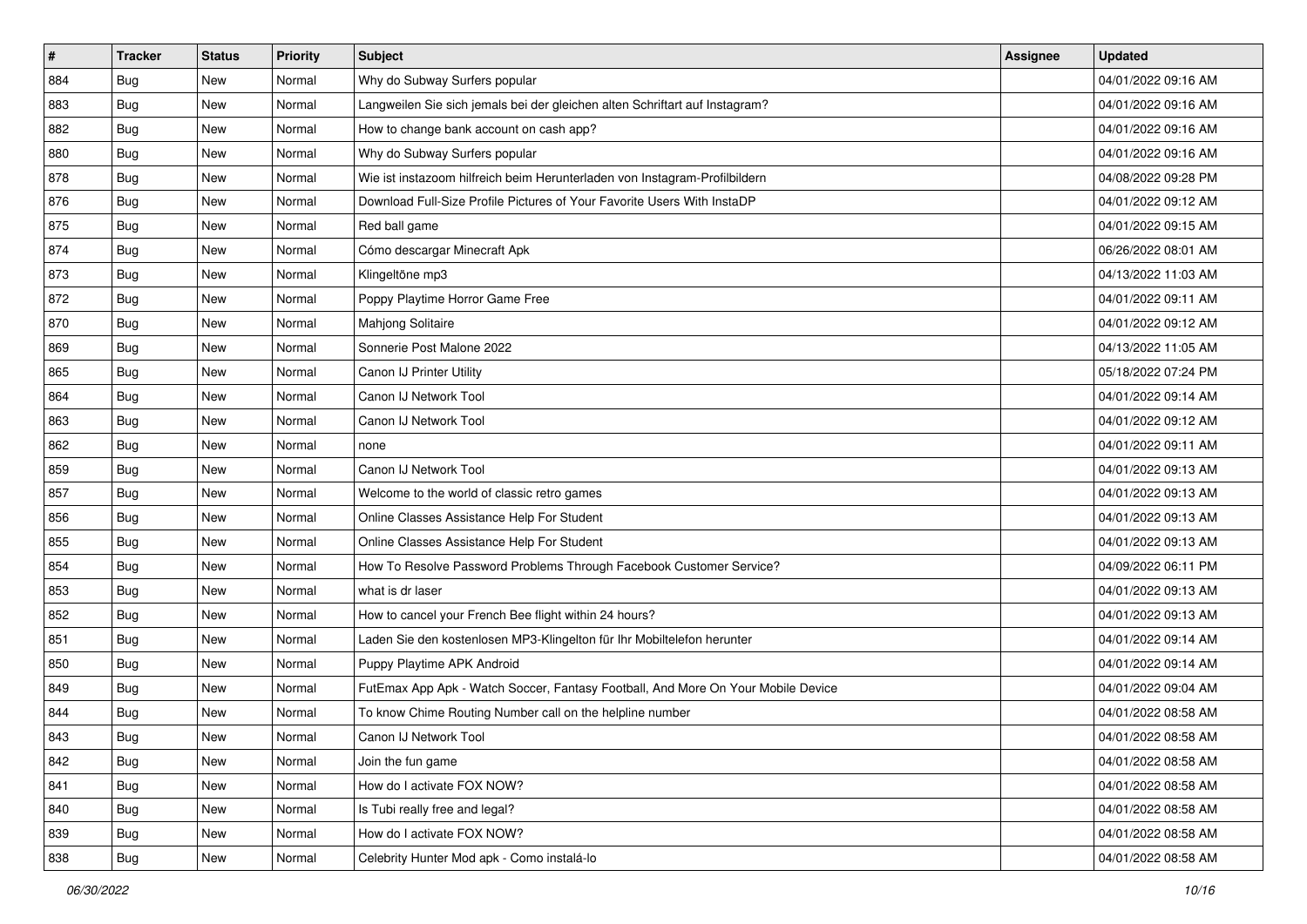| #   | <b>Tracker</b> | <b>Status</b> | <b>Priority</b> | <b>Subject</b>                                                   | <b>Assignee</b> | <b>Updated</b>      |
|-----|----------------|---------------|-----------------|------------------------------------------------------------------|-----------------|---------------------|
| 836 | <b>Bug</b>     | New           | Normal          | What Is The Required Amount To Pay As Cash App Clearance Fee?    |                 | 04/01/2022 09:00 AM |
| 835 | Bug            | New           | Normal          | Build your strong army with Taming io                            |                 | 04/01/2022 08:59 AM |
| 834 | Bug            | New           | Normal          | Grasp the secret to relieve stress and fatigue                   |                 | 04/01/2022 08:57 AM |
| 833 | <b>Bug</b>     | New           | Normal          | Does Direct Deposit Hit Chime- seek Chime Customer Service       |                 | 04/01/2022 08:59 AM |
| 832 | Bug            | New           | Normal          | Choque Royale Mod Apk                                            |                 | 04/01/2022 08:59 AM |
| 831 | <b>Bug</b>     | New           | Normal          | Build and shoot                                                  |                 | 05/29/2022 04:47 PM |
| 830 | <b>Bug</b>     | New           | Normal          | Poppy Playtime APK                                               |                 | 06/27/2022 10:31 PM |
| 828 | Bug            | New           | Normal          | Nursery management                                               |                 | 06/28/2022 12:10 PM |
| 827 | Bug            | New           | Normal          | Come To Know The Required Steps To Unlock Cash App Account       |                 | 04/01/2022 08:59 AM |
| 826 | <b>Bug</b>     | New           | Normal          | How to Dowload MXL TV Premium                                    |                 | 05/26/2022 03:34 PM |
| 825 | <b>Bug</b>     | New           | Normal          | Lucky Patcher Download                                           |                 | 06/26/2022 06:09 PM |
| 822 | <b>Bug</b>     | New           | Normal          | Dowload Your Boyfriend Game                                      |                 | 06/28/2022 04:56 AM |
| 821 | Bug            | New           | Normal          | Nicoo - A Review of the Popular Battle Royale Game               |                 | 06/28/2022 08:30 AM |
| 820 | <b>Bug</b>     | New           | Normal          | Metal Slug Apk para Android                                      |                 | 06/30/2022 07:20 AM |
| 819 | <b>Bug</b>     | New           | Normal          | Metal Slug Apk para Android                                      |                 | 06/27/2022 09:35 AM |
| 817 | <b>Bug</b>     | New           | Normal          | Pacman 30th Anniversary                                          |                 | 06/28/2022 09:20 AM |
| 816 | <b>Bug</b>     | New           | Normal          | Play Scribble io fun with everyone                               |                 | 06/28/2022 03:20 PM |
| 811 | Bug            | New           | Normal          | Canon IJ Network Tool                                            |                 | 06/29/2022 10:59 PM |
| 809 | <b>Bug</b>     | New           | Normal          | Smash Karts - immerse yourself in the exciting race              |                 | 06/28/2022 09:57 AM |
| 808 | Bug            | New           | Normal          | Sinnvolle Guten-Morgen-Grüße                                     |                 | 06/28/2022 10:45 PM |
| 807 | Bug            | New           | Normal          | 1v1Battle is a strategic action 'Build and shoot' game           |                 | 06/27/2022 06:52 AM |
| 804 | Bug            | New           | Normal          | Review                                                           |                 | 06/29/2022 03:32 AM |
| 802 | Bug            | New           | Normal          | Who Is an ETL Engineer                                           |                 | 06/28/2022 02:03 AM |
| 801 | <b>Bug</b>     | New           | Normal          | Who Is an ETL Engineer                                           |                 | 06/27/2022 12:25 PM |
| 800 | <b>Bug</b>     | New           | Normal          | Who Is an ETL Engineer                                           |                 | 06/29/2022 08:54 AM |
| 799 | <b>Bug</b>     | New           | Normal          | Who Is an ETL Engineer                                           |                 | 06/29/2022 07:36 PM |
| 798 | <b>Bug</b>     | New           | Normal          | Who Is an ETL Engineer                                           |                 | 06/29/2022 02:44 AM |
| 796 | Bug            | New           | Normal          | How Does Cash App ++ actually work and What is the process of it |                 | 06/29/2022 05:10 AM |
| 795 | Bug            | New           | Normal          | Drift Boss - Exciting Race                                       |                 | 06/26/2022 06:32 PM |
| 792 | <b>Bug</b>     | New           | Normal          | What is Google Camera Mod?                                       |                 | 06/27/2022 10:20 AM |
| 791 | Bug            | New           | Normal          | Samsnung TV Plus is not working                                  |                 | 04/01/2022 09:03 AM |
| 790 | Bug            | New           | Normal          | My app                                                           |                 | 04/01/2022 09:03 AM |
| 789 | Bug            | New           | Normal          | Full version                                                     |                 | 06/30/2022 02:36 AM |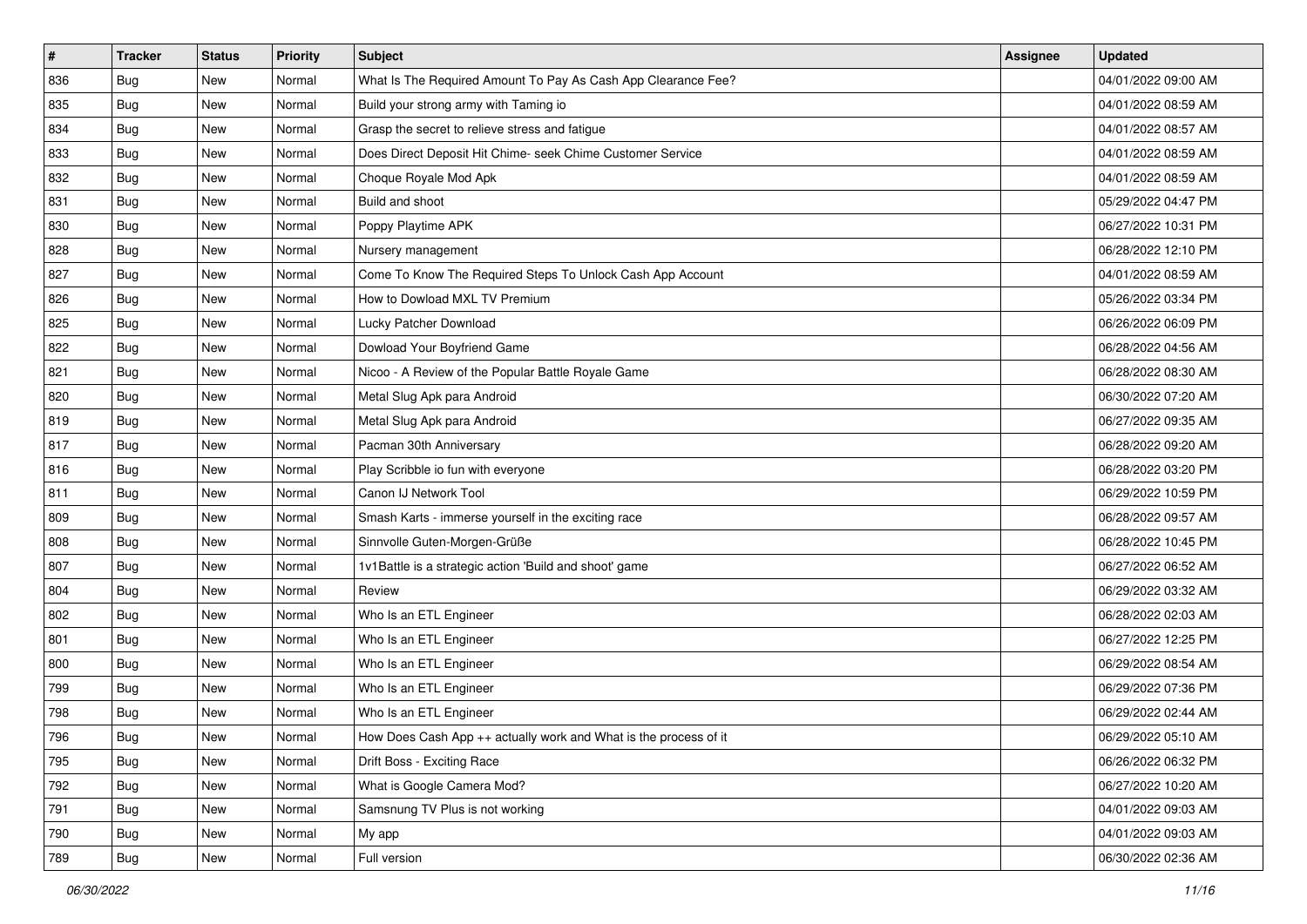| #   | <b>Tracker</b> | <b>Status</b> | <b>Priority</b> | Subject                                                                       | Assignee | <b>Updated</b>      |
|-----|----------------|---------------|-----------------|-------------------------------------------------------------------------------|----------|---------------------|
| 788 | <b>Bug</b>     | New           | Normal          | Intro Maker Mod APK                                                           |          | 06/29/2022 09:13 PM |
| 787 | Bug            | New           | Normal          | Assured Assignment Help                                                       |          | 06/29/2022 09:56 AM |
| 786 | Bug            | New           | Normal          | Best Assignment Help in Australia & UK                                        |          | 06/21/2022 09:28 PM |
| 785 | <b>Bug</b>     | New           | Normal          | How To Get Money Off Cash App Without Card Or With A Card?                    |          | 06/28/2022 11:35 AM |
| 784 | <b>Bug</b>     | New           | Normal          | How To Add Money On Cash App Card And Check The Funds?                        |          | 06/28/2022 12:36 PM |
| 783 | <b>Bug</b>     | New           | Normal          | How Do I Determine The Reasons And Solutions To Fix Cash App Transfer Failed? |          | 06/29/2022 01:42 PM |
| 782 | Bug            | New           | Normal          | Comment faire une sonnerie téléphonique                                       |          | 06/29/2022 04:47 PM |
| 781 | <b>Bug</b>     | New           | Normal          | Free Whatsapp Group to Join                                                   |          | 06/28/2022 11:48 AM |
| 777 | <b>Bug</b>     | New           | Normal          | Obtain driving instructions using Google Maps.                                |          | 06/30/2022 04:52 AM |
| 776 | Bug            | New           | Normal          | Wibargain                                                                     |          | 06/28/2022 01:57 PM |
| 775 | <b>Bug</b>     | New           | Normal          | cash app                                                                      |          | 02/14/2022 08:20 AM |
| 774 | <b>Bug</b>     | New           | Normal          | Follow proper initiatives                                                     |          | 06/29/2022 12:34 PM |
| 773 | Bug            | <b>New</b>    | Normal          | Spades - Play online free                                                     |          | 06/28/2022 12:26 PM |
| 772 | <b>Bug</b>     | New           | Normal          | united airlines baggage policy                                                |          | 06/29/2022 03:40 PM |
| 771 | <b>Bug</b>     | New           | Normal          | united airlines baggage policy                                                |          | 06/29/2022 05:39 PM |
| 770 | Bug            | New           | Normal          | Canon IJ Network Tool                                                         |          | 06/29/2022 04:48 AM |
| 769 | <b>Bug</b>     | New           | Normal          | check my cash app                                                             |          | 06/28/2022 03:29 PM |
| 768 | Bug            | <b>New</b>    | Normal          | Where can you buy best jackets online?                                        |          | 06/26/2022 01:50 PM |
| 767 | <b>Bug</b>     | New           | Normal          | apkmod                                                                        |          | 06/29/2022 06:15 PM |
| 766 | <b>Bug</b>     | New           | Normal          | Pobreflix Mod APK Review                                                      |          | 06/29/2022 10:55 PM |
| 765 | <b>Bug</b>     | New           | Normal          | Follow proper initiatives to check my cash app                                |          | 06/25/2022 10:08 AM |
| 764 | <b>Bug</b>     | New           | Normal          | What is available to see what I can watch HBO Max?                            |          | 06/29/2022 08:50 PM |
| 762 | Bug            | New           | Normal          | How To Add Money To A Cash App Card If Struggling With Low Amount?            |          | 06/29/2022 10:53 AM |
| 760 | <b>Bug</b>     | New           | Normal          | apkmod                                                                        |          | 06/27/2022 04:13 PM |
| 758 | Bug            | New           | Normal          | How Do I Study Consistently For Hours?                                        |          | 06/27/2022 12:49 AM |
| 757 | Bug            | <b>New</b>    | Normal          | Why Is Issue of Car Maintenance so Famous for the Consumers?                  |          | 04/01/2022 09:01 AM |
| 754 | <b>Bug</b>     | New           | Normal          | Cómo descargar tonos gratis de teléfono celular                               |          | 06/26/2022 01:56 PM |
| 753 | Bug            | New           | Normal          | onlineessaygrader                                                             |          | 06/28/2022 05:55 AM |
| 752 | <b>Bug</b>     | New           | Normal          | Plagerism checker                                                             |          | 06/26/2022 06:33 PM |
| 750 | Bug            | New           | Normal          | Create a Report Template                                                      |          | 06/26/2022 04:27 PM |
| 749 | Bug            | New           | Normal          | The Best Bubble Shooter Game for Android                                      |          | 06/26/2022 12:12 PM |
| 748 | <b>Bug</b>     | New           | Normal          | Il y a quelques façons d'obtenir des sonneries gratuites pour votre iPhone    |          | 06/26/2022 11:24 PM |
| 747 | <b>Bug</b>     | New           | Normal          | How to Install Tyflex Plus on Your Android Device                             |          | 06/26/2022 08:16 AM |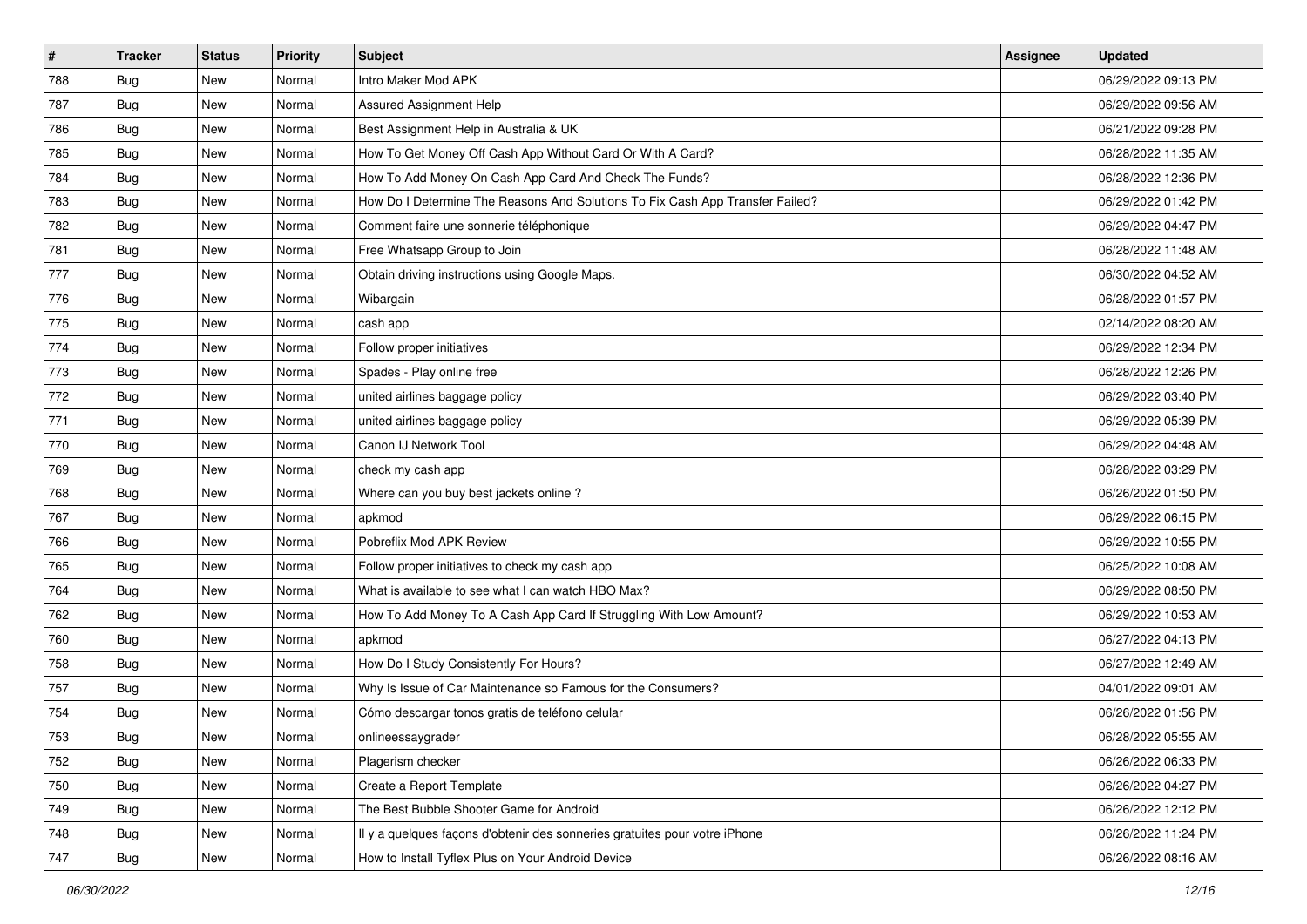| $\vert$ # | <b>Tracker</b> | <b>Status</b> | <b>Priority</b> | Subject                                                                                             | <b>Assignee</b> | <b>Updated</b>      |
|-----------|----------------|---------------|-----------------|-----------------------------------------------------------------------------------------------------|-----------------|---------------------|
| 744       | <b>Bug</b>     | New           | Normal          | <b>Pixel Survive</b>                                                                                |                 | 06/28/2022 05:13 AM |
| 743       | Bug            | New           | Normal          | They promote 'pixel art' contests and a 'game jam' related to the work and figure of Carlos Casares |                 | 06/28/2022 12:04 PM |
| 742       | Bug            | New           | Normal          | How Long Does Cash App Support Take To Respond For A Better Support?                                |                 | 06/25/2022 11:00 PM |
| 741       | Bug            | New           | Normal          | <b>Blockchain Technology Solutions</b>                                                              |                 | 06/26/2022 02:19 AM |
| 739       | <b>Bug</b>     | New           | Normal          | law dissertation help                                                                               |                 | 06/27/2022 06:12 PM |
| 738       | <b>Bug</b>     | New           | Normal          | How Much Amount Do I Get Using The Referral Code For Cash App?                                      |                 | 06/27/2022 03:58 PM |
| 737       | Bug            | New           | Normal          | How Do I Talk To A Live Person At Facebook If Anything Is Doubtful?                                 |                 | 06/27/2022 09:59 PM |
| 736       | <b>Bug</b>     | New           | Normal          | I Want to Edit in My Website (transfer-factor.net) Unfortunately, Unable to Edit It                 |                 | 06/24/2022 07:32 AM |
| 735       | Bug            | New           | Normal          | A quick fix of how to get money back from cash app stocks                                           |                 | 06/30/2022 04:56 AM |
| 734       | Bug            | New           | Normal          | DR. STRANGE: Multiverse of Scheduling Madness!                                                      |                 | 06/28/2022 07:07 AM |
| 733       | Bug            | New           | Normal          | How does one go about getting a book deal?                                                          |                 | 06/28/2022 06:35 PM |
| 732       | Bug            | New           | Normal          | Get rectifications steps about why cash app transfer failed                                         |                 | 06/26/2022 03:28 PM |
| 731       | Bug            | New           | Normal          | Avail Of Cash App Customer Service If Unable To Down Cash App Mobile App?                           |                 | 06/25/2022 08:36 PM |
| 730       | <b>Bug</b>     | New           | Normal          | Canon IJ Network Tool                                                                               |                 | 06/26/2022 05:51 PM |
| 729       | <b>Bug</b>     | New           | Normal          | Canon IJ Network Tool                                                                               |                 | 06/28/2022 01:10 PM |
| 728       | Bug            | New           | Normal          | Will Cash App refund money if scammed? Hitches With Optimum Ease                                    |                 | 06/26/2022 06:15 AM |
| 726       | <b>Bug</b>     | New           | Normal          | Mobile Application Development Services                                                             |                 | 06/28/2022 04:44 PM |
| 724       | Bug            | <b>New</b>    | Normal          | Dial Chime Customer support number for a quick response                                             |                 | 06/30/2022 04:34 AM |
| 721       | <b>Bug</b>     | New           | Normal          | Cómo instalar un Mod Apk                                                                            |                 | 06/30/2022 02:08 AM |
| 720       | Bug            | New           | Normal          | How does Cash App Phone Number provide a quick treatment?                                           |                 | 06/27/2022 08:02 AM |
| 719       | <b>Bug</b>     | New           | Normal          | How Do I Send \$5000 Through Cash App Account With Ease?                                            |                 | 06/29/2022 10:15 PM |
| 717       | Bug            | New           | Normal          | Disney Plus Apk - Watch Movies and TV Shows on Your Device                                          |                 | 06/29/2022 03:10 PM |
| 716       | Bug            | New           | Normal          | La celebración de un BabyShower.                                                                    |                 | 06/27/2022 12:29 PM |
| 715       | <b>Bug</b>     | New           | Normal          | Puppy Playtime Descargar gratis                                                                     |                 | 06/28/2022 10:46 PM |
| 714       | Bug            | New           | Normal          | Cuevana 3 Premium - Enjoy Your Favorite Movies and TV Shows on Your Smart TV                        |                 | 06/27/2022 11:43 PM |
| 712       | Bug            | New           | Normal          | <b>Tips and Tricks</b>                                                                              |                 | 06/29/2022 07:26 PM |
| 711       | Bug            | New           | Normal          | Human Fall Flat Apk Download                                                                        |                 | 06/28/2022 08:27 PM |
| 710       | <b>Bug</b>     | New           | Normal          | Take Necessary Assistance If You Are Unable Activate Cash App Card                                  |                 | 06/25/2022 09:26 PM |
| 709       | Bug            | New           | Normal          | How To Load Cash App Card At Walmart Without Having To Face Any Hassle?                             |                 | 06/29/2022 03:26 AM |
| 708       | <b>Bug</b>     | <b>New</b>    | Normal          | Efficient ways to proceed with the cash app dispute process?                                        |                 | 06/29/2022 10:24 AM |
| 706       | Bug            | New           | Normal          | How Can You Cancel A Cash App Payment Without Any Prior Information?                                |                 | 06/26/2022 09:13 AM |
| 705       | Bug            | New           | Normal          | wuxiaworld                                                                                          |                 | 06/29/2022 11:42 PM |
| 704       | <b>Bug</b>     | New           | Normal          | Reach support team of Chime Customer Service for instant help                                       |                 | 06/29/2022 05:49 AM |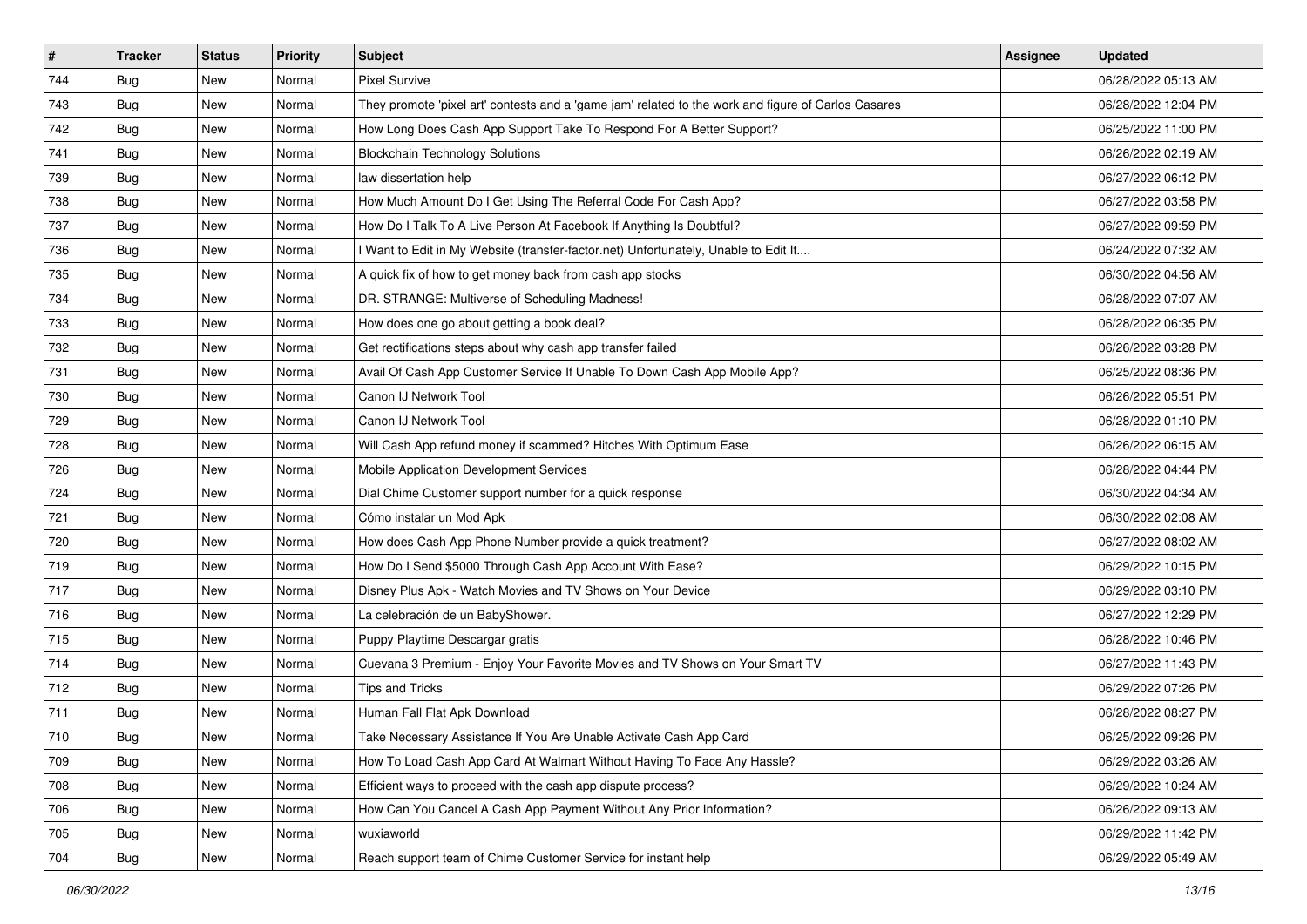| $\vert$ # | <b>Tracker</b> | <b>Status</b> | <b>Priority</b> | Subject                                                               | Assignee | <b>Updated</b>      |
|-----------|----------------|---------------|-----------------|-----------------------------------------------------------------------|----------|---------------------|
| 703       | <b>Bug</b>     | New           | Normal          | For real-time help, dial Facebook customer service number             |          | 06/29/2022 12:30 AM |
| 702       | Bug            | New           | Normal          | Avail Chime Customer Service to know How To Get Chime Bank Statement  |          | 06/28/2022 04:58 AM |
| 701       | Bug            | New           | Normal          | Why Law Essay Helper UK is Necessary?                                 |          | 06/29/2022 06:29 PM |
| 700       | Bug            | New           | Normal          | Cómo descargar Poppy Playtime                                         |          | 04/01/2022 09:30 AM |
| 699       | Bug            | New           | Normal          | Would you be able to utilize Cash App Twitch?                         |          | 06/30/2022 04:55 AM |
| 697       | <b>Bug</b>     | New           | Normal          | How to Descargar Pura TV For Android                                  |          | 06/28/2022 04:43 PM |
| 696       | Bug            | New           | Normal          | How to Install the TuMangaOnline App                                  |          | 06/30/2022 01:09 AM |
| 695       | Bug            | New           | Normal          | Refer Listas IPTV Apk                                                 |          | 06/29/2022 06:50 AM |
| 692       | Bug            | New           | Normal          | Esports 888b                                                          |          | 06/12/2022 10:04 AM |
| 691       | Bug            | New           | Normal          | tea garden dublin                                                     |          | 04/01/2022 09:31 AM |
| 690       | <b>Bug</b>     | New           | Normal          | campervan hire                                                        |          | 06/28/2022 11:55 AM |
| 689       | Bug            | New           | Normal          | How to use twitch.tv/activate?                                        |          | 06/28/2022 10:48 PM |
| 688       | <b>Bug</b>     | New           | Normal          | How to use twitch.tv/activate?                                        |          | 06/24/2022 04:16 AM |
| 687       | Bug            | New           | Normal          | How to use twitch.tv/activate?                                        |          | 06/30/2022 06:55 AM |
| 686       | Bug            | New           | Normal          | Welcome To The Most Demandable Mahipalpur Escorts Agency              |          | 06/27/2022 03:45 PM |
| 684       | Bug            | New           | Normal          | Difference between paper map and online map                           |          | 06/29/2022 09:46 AM |
| 682       | <b>Bug</b>     | New           | Normal          | Does Facebook customer service live chat allow to speak with someone? |          | 06/29/2022 09:56 AM |
| 679       | Bug            | New           | Normal          | Word Finder helps you to play word games better                       |          | 04/01/2022 09:34 AM |
| 678       | Bug            | New           | Normal          | How to be a winner in buidnow gg                                      |          | 06/29/2022 06:31 PM |
| 677       | <b>Bug</b>     | New           | Normal          | Logo Design Services Near Me                                          |          | 06/29/2022 11:58 AM |
| 676       | <b>Bug</b>     | New           | Normal          | Does Facebook customer service live chat allow to speak with someone? |          | 04/01/2022 09:39 AM |
| 675       | <b>Bug</b>     | New           | Normal          | What Are Smart Tactics To Fix Cash App Transfer Failed Hurdles?       |          | 06/27/2022 09:51 AM |
| 673       | Bug            | New           | Normal          | Learn the basics of pixel art - Clear grid                            |          | 06/29/2022 09:44 AM |
| 672       | <b>Bug</b>     | New           | Normal          | The easiest way to delete ringtones on iPhone                         |          | 06/28/2022 08:44 PM |
| 670       | Bug            | New           | Normal          | JTWhatsApp Apk - The New and Improved WhatsApp                        |          | 06/28/2022 12:32 PM |
| 668       | Bug            | New           | Normal          | Get to know Cash App Refund Process here                              |          | 06/29/2022 07:21 AM |
| 667       | <b>Bug</b>     | New           | Normal          | What Is a Ringtone?                                                   |          | 06/29/2022 12:34 AM |
| 666       | i Bug          | New           | Normal          | 470+ pages à colorier de Noël                                         |          | 06/28/2022 10:02 AM |
| 664       | Bug            | New           | Normal          | Tea TV Apk Download - The Best Way to Watch Movies Offline            |          | 06/29/2022 11:00 PM |
| 662       | Bug            | New           | Normal          | Oreo TV Download - The Easiest Way to Watch Live TV                   |          | 06/29/2022 08:19 PM |
| 661       | <b>Bug</b>     | New           | Normal          | Turbo VPN MOD APK Download                                            |          | 06/29/2022 11:57 AM |
| 660       | <b>Bug</b>     | New           | Normal          | Anchovies Nutrition Facts And Health Benefits                         |          | 04/01/2022 09:40 AM |
| 659       | <b>Bug</b>     | New           | Normal          | Olive Oil Properties And Health Benefits                              |          | 06/29/2022 11:15 AM |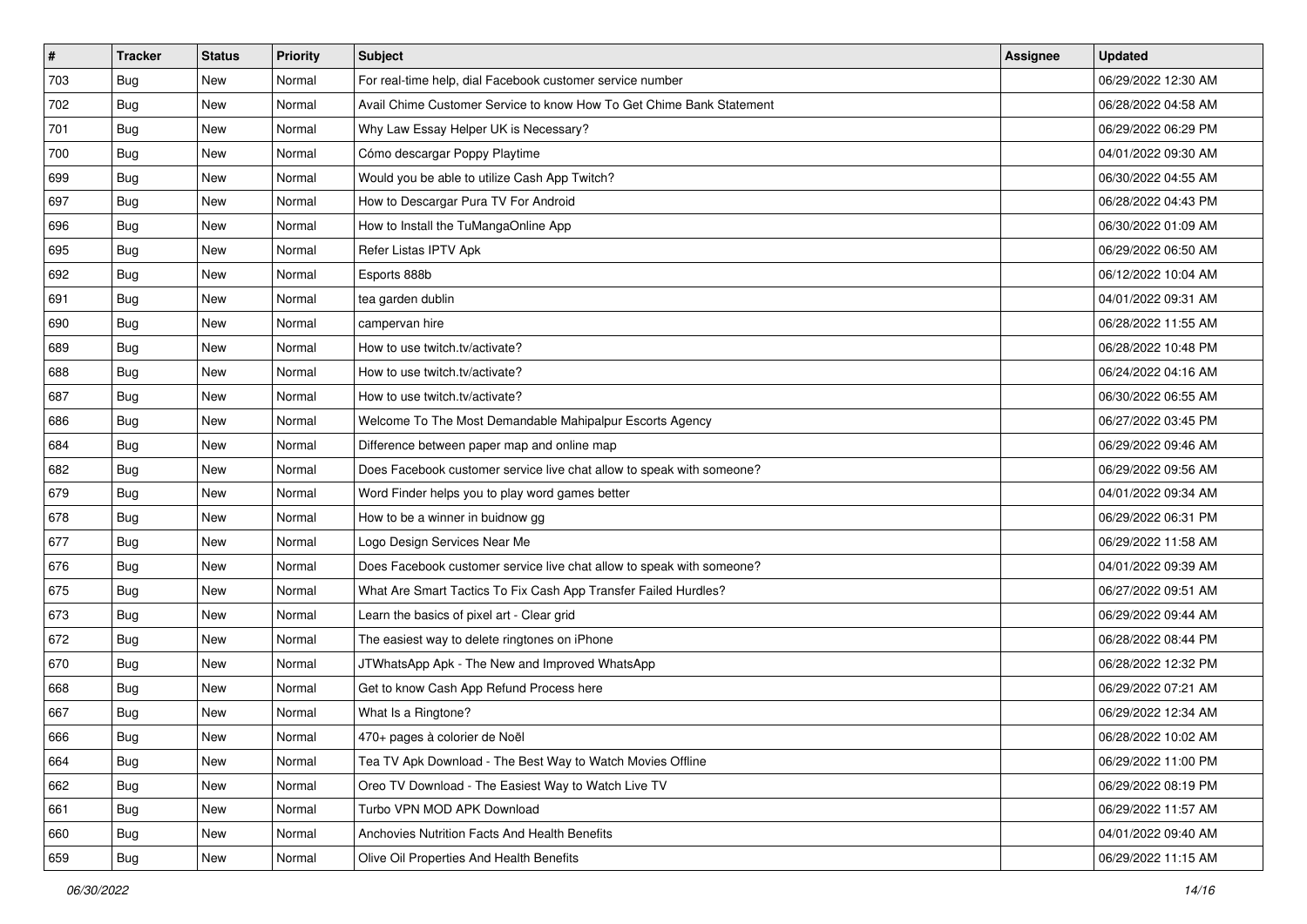| #   | Tracker    | <b>Status</b> | <b>Priority</b> | Subject                                                                          | <b>Assignee</b> | <b>Updated</b>      |
|-----|------------|---------------|-----------------|----------------------------------------------------------------------------------|-----------------|---------------------|
| 658 | Bug        | New           | Normal          | Watermelon Nutrition Facts And Health Benefits                                   |                 | 06/29/2022 06:46 PM |
| 657 | Bug        | New           | Normal          | Coconut Nutrition Facts And Health Benefits                                      |                 | 06/29/2022 05:05 PM |
| 656 | <b>Bug</b> | New           | Normal          | Kiwi Nutrition Facts And Health Benefits                                         |                 | 06/28/2022 08:54 PM |
| 655 | Bug        | New           | Normal          | <b>Eggplant Health Benefits</b>                                                  |                 | 06/29/2022 08:18 AM |
| 653 | <b>Bug</b> | New           | Normal          | Jujube (Jinjoles): Properties And Health Benefits                                |                 | 06/27/2022 08:47 AM |
| 652 | <b>Bug</b> | New           | Normal          | Sesame Health Benefits                                                           |                 | 06/29/2022 07:46 PM |
| 651 | Bug        | New           | Normal          | Salmon Health Benefits                                                           |                 | 06/28/2022 05:49 PM |
| 650 | <b>Bug</b> | New           | Normal          | <b>Cherries Health Benefits</b>                                                  |                 | 06/29/2022 11:13 AM |
| 645 | Bug        | New           | Normal          | thong tin chinh xac nhat hom nay                                                 |                 | 06/28/2022 02:48 PM |
| 644 | Bug        | New           | Normal          | <b>TeaTV App Review</b>                                                          |                 | 06/27/2022 11:47 AM |
| 643 | <b>Bug</b> | New           | Normal          | Oreo TV Apk Download                                                             |                 | 06/28/2022 04:57 PM |
| 642 | <b>Bug</b> | New           | Normal          | thong tin thoi tiet ngay hom nay                                                 |                 | 06/29/2022 07:52 PM |
| 641 | <b>Bug</b> | New           | Normal          | Get Best Economics Dissertation Writing Service                                  |                 | 06/25/2022 10:04 AM |
| 640 | <b>Bug</b> | New           | Normal          | play game with me                                                                |                 | 06/28/2022 06:33 AM |
| 639 | Bug        | New           | Normal          | thong tin chinh xac                                                              |                 | 06/29/2022 02:44 AM |
| 638 | <b>Bug</b> | New           | Normal          | Run 3 game                                                                       |                 | 06/26/2022 06:31 AM |
| 636 | <b>Bug</b> | New           | Normal          | What is the most popular furniture color?                                        |                 | 06/25/2022 04:57 PM |
| 635 | Bug        | New           | Normal          | Buy Steroids Online with OurMedicnes.com   Best Quality Steroids                 |                 | 06/29/2022 12:17 AM |
| 634 | Bug        | New           | Normal          | Buy Vidalista Tablets (Tadalafil) at [\$25 OFF + Free Shipping] Vidalistatablets |                 | 06/29/2022 02:25 AM |
| 633 | <b>Bug</b> | New           | Normal          | How i can i solve my issue                                                       |                 | 04/01/2022 09:38 AM |
| 632 | <b>Bug</b> | New           | Normal          | CheapestMedsShop   100% Safe Medicines Online in UK & AUS.                       |                 | 06/28/2022 09:52 AM |
| 631 | Bug        | New           | Normal          | How Can I Load Cash App Card at Walmart straight away?                           |                 | 06/26/2022 04:07 PM |
| 630 | Bug        | New           | Normal          | How Can I Load Cash App Card at Walmart straight away?                           |                 | 06/26/2022 12:04 AM |
| 629 | <b>Bug</b> | New           | Normal          | How Can I Load Cash App Card at Walmart straight away?                           |                 | 06/28/2022 06:07 AM |
| 628 | <b>Bug</b> | New           | Normal          | CV reviewing services!                                                           |                 | 06/29/2022 05:09 PM |
| 627 | <b>Bug</b> | New           | Normal          | <b>HELO</b>                                                                      |                 | 06/28/2022 11:28 AM |
| 625 | <b>Bug</b> | New           | Normal          | The best free online driving directions tool                                     |                 | 04/01/2022 09:28 AM |
| 624 | I Bug      | New           | Normal          | Use go with the Driving Directions for your go                                   |                 | 06/29/2022 05:22 PM |
| 623 | Bug        | New           | Normal          | Listen to online radio stations for mobile phones                                |                 | 06/29/2022 11:19 PM |
| 622 | Bug        | New           | Normal          | CheapestMedsShop   100% Safe Medicines Online in UK & AUS.                       |                 | 06/29/2022 10:10 PM |
| 621 | <b>Bug</b> | New           | Normal          | Buy All Modafinil & Armodafinil Tablets @Buy Modafinil US                        |                 | 06/28/2022 06:49 AM |
| 620 | <b>Bug</b> | New           | Normal          | Viagra Meds: Fastest & Quick Delivery On Your Doorstep - USA                     |                 | 06/28/2022 04:33 AM |
| 619 | <b>Bug</b> | New           | Normal          | Online Trusted Medicine Store in US for Health - Genericmedsupply                |                 | 06/29/2022 12:26 AM |